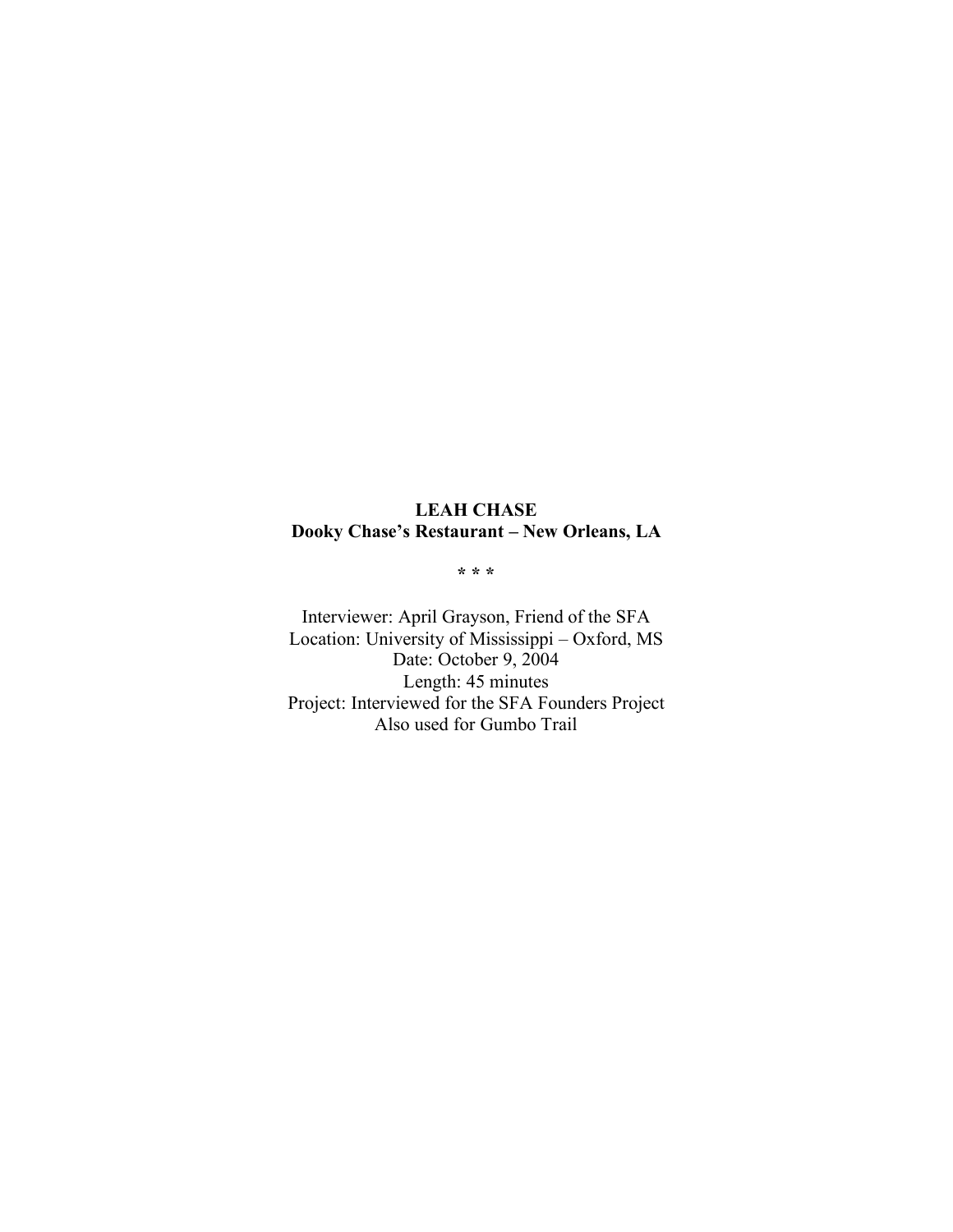2

0:00:00.0

**April Grayson:** Okay, so there we go. I was wondering if you could explain how you became involved in SFA [Southern Foodways Alliance].

0:00:31.1

**Leah Chase:** Well, you know, I had—I guess my restaurant for a long time when they organized this thing, the Southern Foodways Alliance, and I guess my name was submitted by somebody, so I agreed to come aboard because food is my business, and I just like talking about food. I like—food is about everything, you know. You can do everything—music and food, people and food. That's the most important thing about food: It brings you with people. And I think that's the only reason why I stayed in it that long. So I like what Southern Foodways are doing. I think this is so important to put this in the University to teach people, particularly now days, I mean because we have to get people back to food, back to the dinner table. That's gone; fast foods came along and you have nobody at the dinner table. We have to get people back there. So I think that's important.

 $0.01.31.4$ 

**AG:** That's great. So you were—someone had recommended that you—?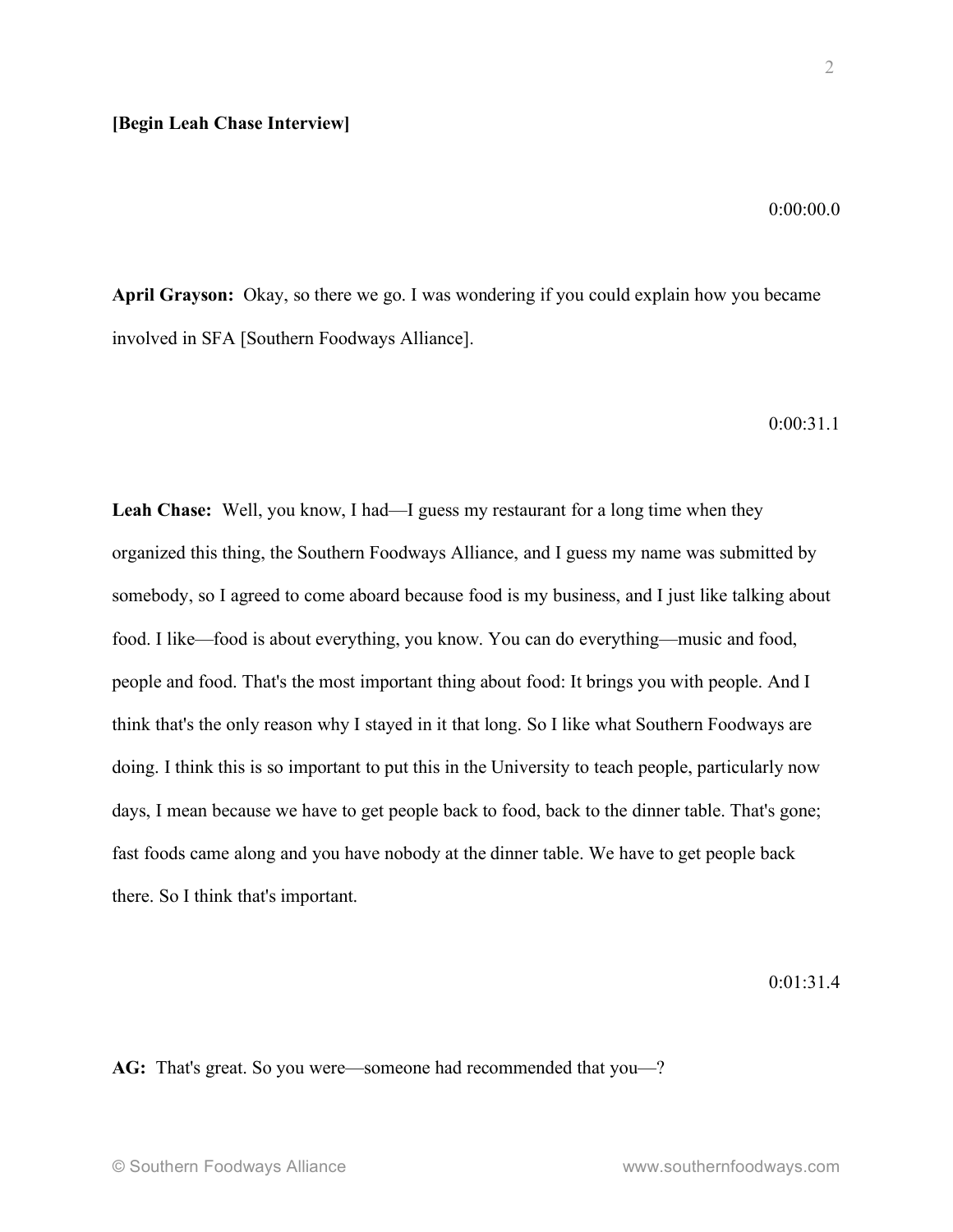**LC:** Yes, yes, uh-huh. And John Egerton called me up, and I agreed to be a part of that and glad I did.

0:01:43.2

**AG:** And you were the first President, is that correct?

0:01:46.6

**LC:** No, I wasn't the—was I the first President? I haven't—I was a President at one time but I don't know that I was the first President. **[***Laughs***]**

0:01:55.0

**AG: [***Laughs***]** Well can you tell me what that like, your experience as President?

0:01:58.1

**LC:** Well, for me it was good because I was in my kitchen all the time, and John Egerton and John T. really helped out there, because I couldn't attend all the meetings and I couldn't—so they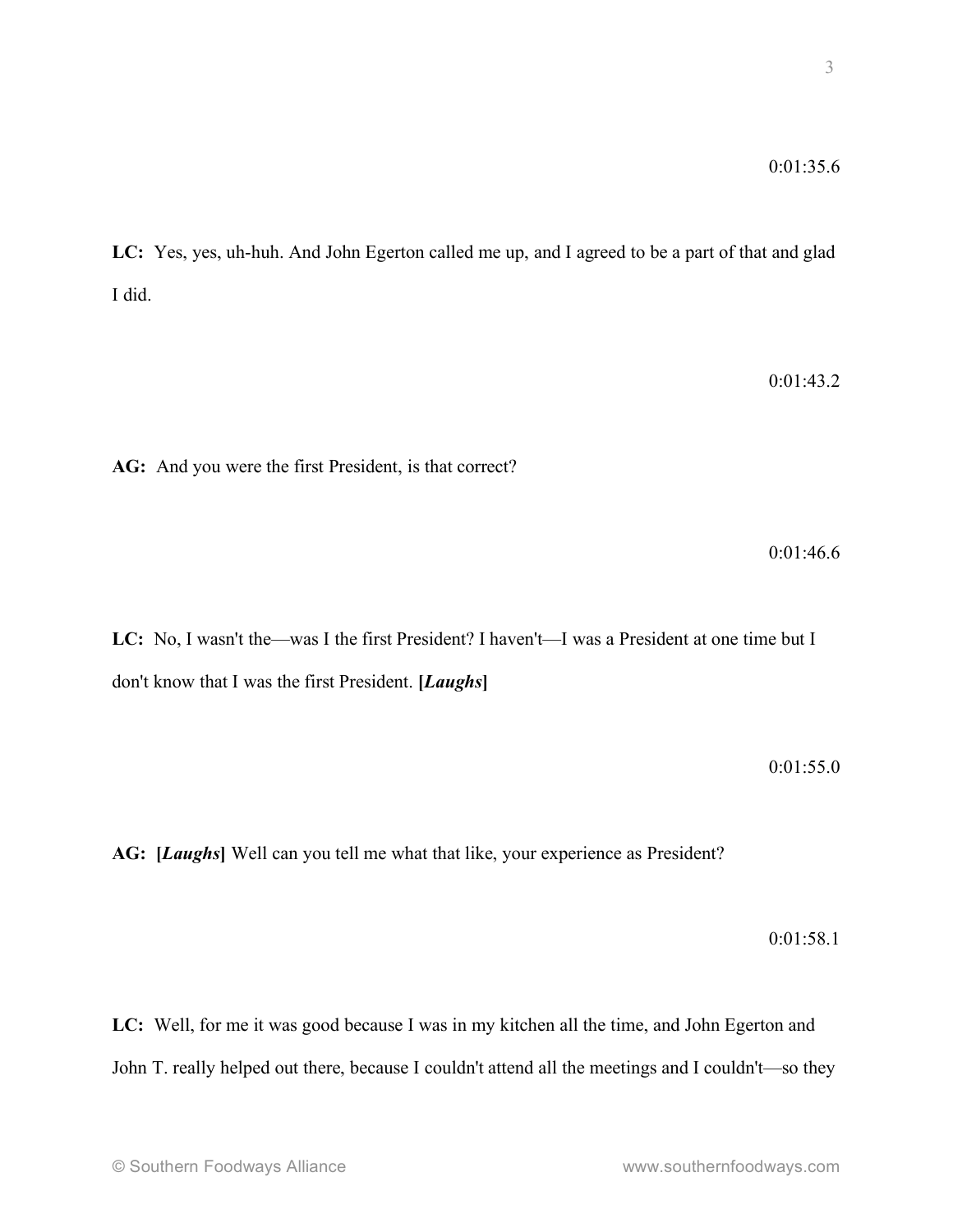helped me in picking up the slack where I couldn't come. And I'm glad they did because, you know, that's another thing we have to learn. See, I belong to a lot of things; sometimes I can't be the leader there, but I can support you. I can do what I can do, so it's not all the time being the leader. You let the man who can lead, lead, and then you be sure you're there to back him up. And those are the kinds of things I like to do. I like what these men have done in this organization. John T. has done wonderful here—all the people here. I think it's a great thing that we do because in the South that is important. Food is important to us in the South. I know no other living. I hear people talking about living in New York or living here; I know only the South. Good or bad, that is my life, you know. So and you can find good things about New York, and I can find a lot of bad things, too, living there. I wouldn't want to live there, but that's not here or there. But you can find good things about the South—many good things about the South: the warmth of the South, the—the people in the South. Everything about it I like, I personally like. So if that's my life, I'm going to make it work. I'm going to make it work for me; I'm going to try to make it work for those who surround me, and that's what I'm all about.

 $0.03.42.1$ 

AG: So you are from New Orleans?

0:03:44.4

**LC:** Yes.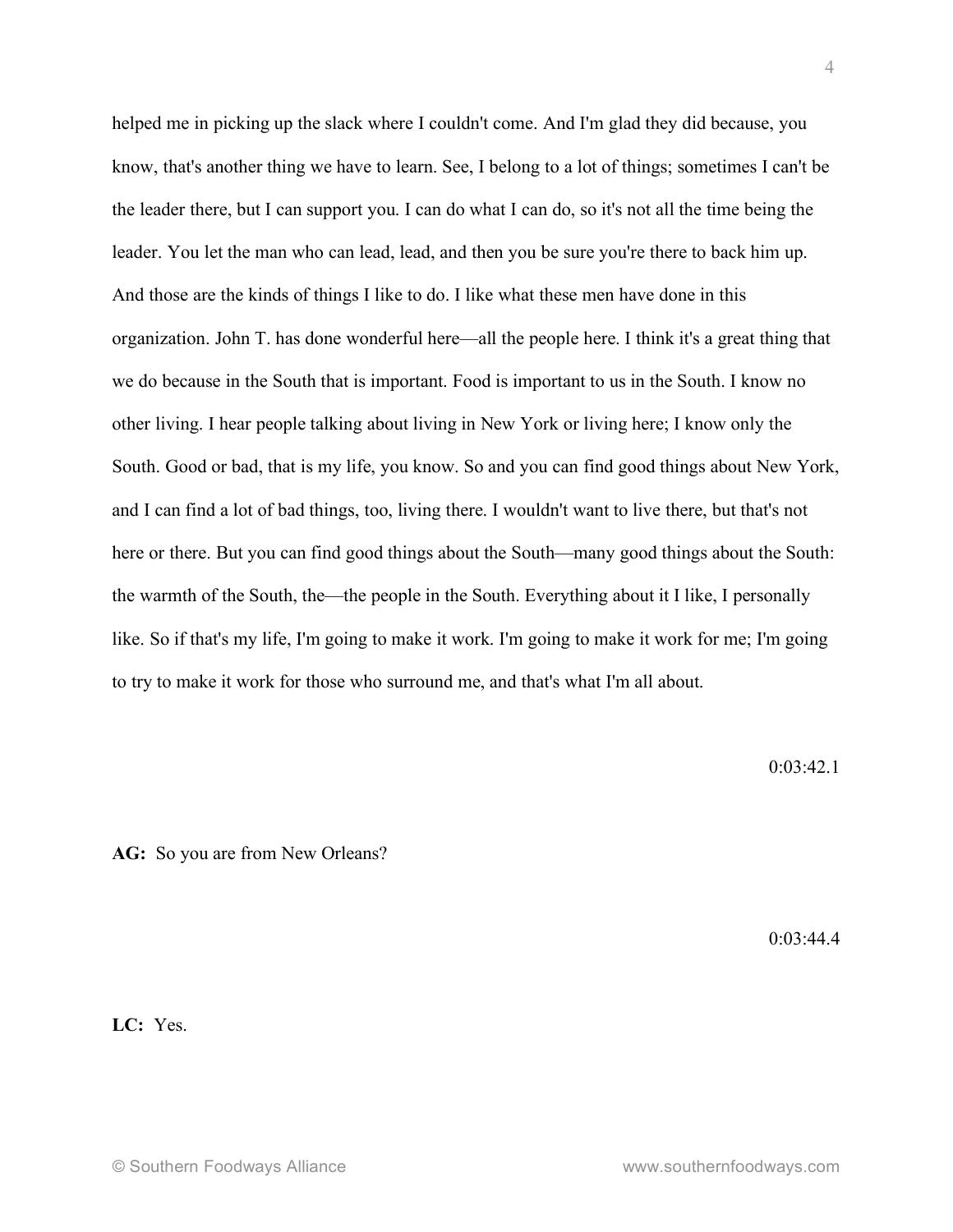**AG:** And I know New Orleans has its own kind of culture in a way.

0:03:49.5

**LC:** Strange. **[***Laughs***]**

0:03:51.0

**AG:** But do you—do you still consider yourself a Southerner as well as someone from New Orleans?

 $0:03:55.1$ 

**LC:** Well, geographically we have to consider ourselves a Southerner. **[***Laughs***]** That—we're as far as South as you're going to go without dumping off in the Gulf. But our culture is so different than, for instance, Mississippi, Alabama, and those things. It's a little different. So I tell people coming from the East or the North, when you come down, you get two different cultures. You stop off in Mississippi, you stop off in Alabama, you get true Southern culture; you come as far as Baton Rouge in Louisiana, you're getting Southern culture. But when you get below Baton Rouge, then you get another whole thing to deal with. Kind of weird but it's another whole thing. I think it's because our mixture of cultures there: the French, the Spanish, the Africans. Look at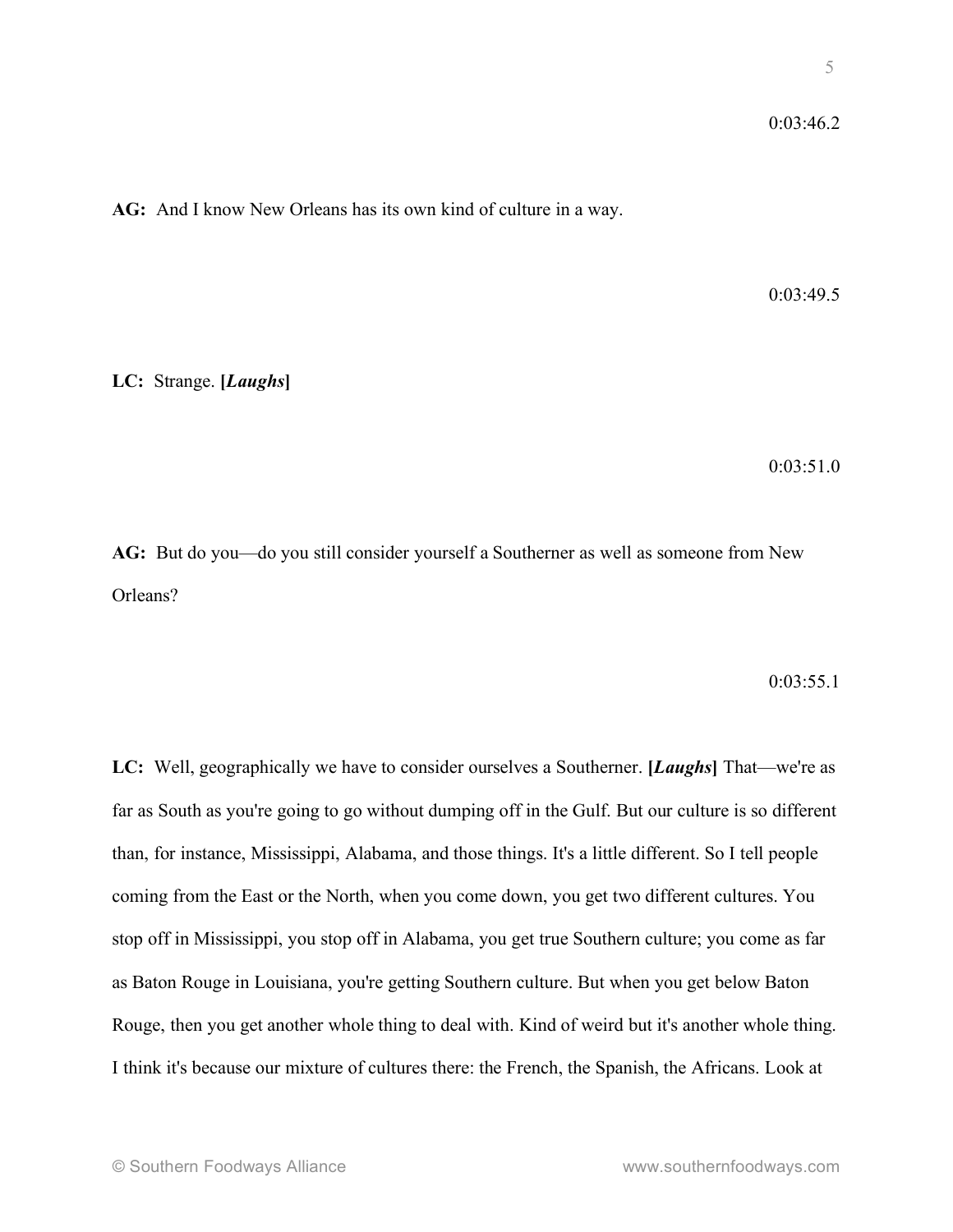this big mixture, you see; so you get a little—and I guess it came through the food. The Africans brought what they knew, the Spanish brought what they knew, the French brought what they knew; so it's just a mixture of things there. And I guess that's where the creoles came in, you know, with all this mixture and the—and the mixture of food is unbelievable and—and made us quite different than—than anybody else. **[***Laughs***]**

0:05:05.7

**AG:** So do you mind telling me the date and place of your birth?

0:05:08.6

LC: I was born in New Orleans, January 6<sup>th</sup>, 1923. I—my mother was from New Orleans. My father was from a small town across the lake from New Orleans in Madisonville, and that's where I came up until I went to high school. Then there was no high school in this small town. There was segregation; so there wasn't no high school for blacks other than a public high school. I don't think they had much of that. So we were staunch Catholics, you know, and people are in that area, so my daddy insisted that we go to Catholic schools and we were—I was educated by the Sisters of the Holy Family and they—they taught me in Madisonville, and then they taught me in high school when I came to New Orleans. And that was as far as I could get was high school, and I was only 16 years old when I graduated from high school. So they had a problem there, you know. In those days you couldn't get a job unless you were 18—19 years old; so I had to do housework. And all these things these people talk about today about being a maid, if you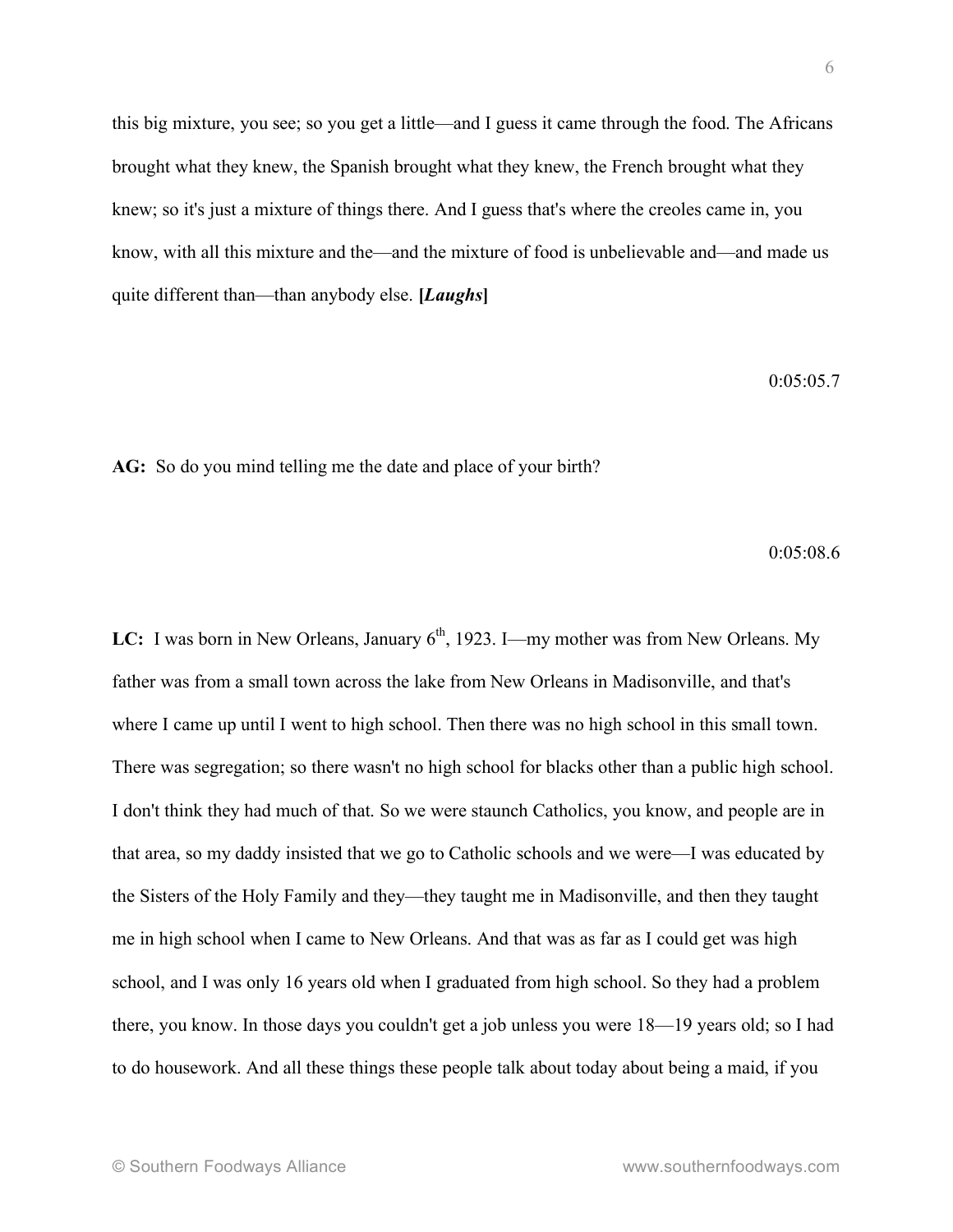will, or a house worker or a cook, I did all of that. I was fortunate enough to work for people that were kind to me, you know. I think because it was a small town—it was a very small town—and everybody knew one another. The blacks and whites did not mingle, but at least they knew one another. The richest people in town were here, and we were the poorest people, I guess, and we were here, so we knew one another. So that made life, I think, easier. But I enjoyed my work; I learned.

I look at life, honey, and everything you do should be a learning experience. I learned a lot of things working for this lady in her—in a little boarding house from cleaning up a house. You learn about people and there's nothing—no product more important than human beings. I don't care who they are; there's nothing in the world more important than human beings. And you learn about those people. You take some things that you can use, and then things you think you can't use or your mother wouldn't allow you to use, you don't take. And that's how you grow and that's how things *should* be with people's lives. That's what I'm trying to tell young people today. They're moving and they're moving good, and I'm proud of those who can move. But are you stopping to help somebody else? Are you stopping to see how you can make another person feel his worth?

Now, you see, people I came in contact with—I was, I guess, fortunate. Even now at 82 years old I run into people that make me feel like I'm worth something. And I don't care who they are; I like people to make you feel that way and you can work on. This is crazy. You don't know how—you're starting to think that you don't make somebody else feel good; they're not going to do anything. So you want people to move; you want to build your country; you want to build your city—make everybody move; make them feel good, and they'll keep you going. So those are the things I learned a lot in life and to look at people and take what you can from them.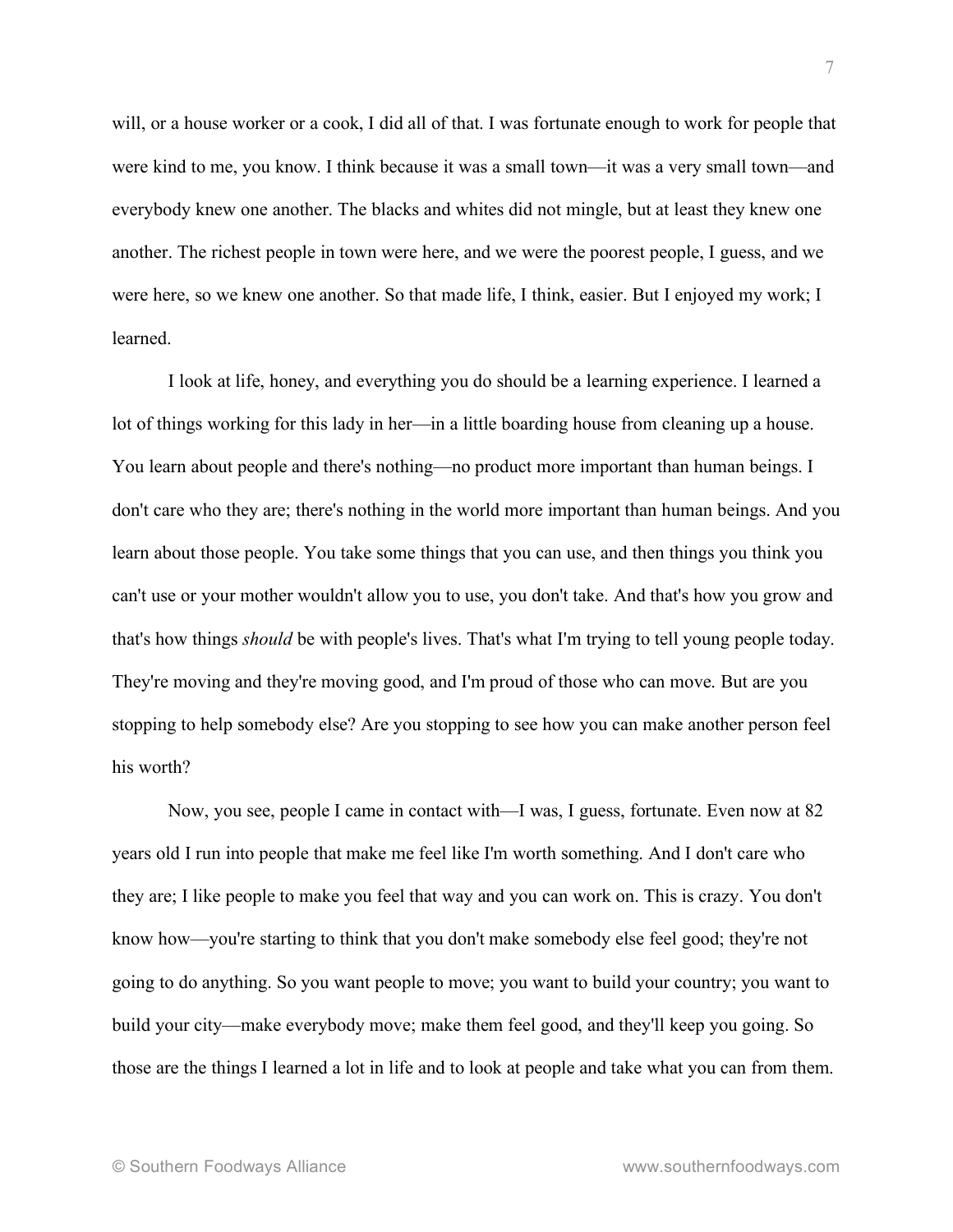Nobody becomes—people will say *well Leah who was your role model*? And I had parents that were good parents; they were poor. I'm educated. My father had on only about a third or fourth grade and my mother had only seventh grade, but they were good parents and they taught you how to take one step more, you know. You have to be—go a little bit higher. Then when you got that way and you got children they were still telling you *now you have to make your children go a little higher. You have to build*. And they had enough common sense to know that. They had enough common sense to tell you how to get along with other people. Our motto in living—my daddy always told us—he always said *don't worry* and he used to fuss at my mother because, you know, women worry. *Don't worry; it doesn't do you any good*. He said *you get up in the morning and you pray and you work and you do for others; that's all*. That's the three rules we lived by at my house. We had to do that. We were so poor. But we had to do something for others, and those are the things that get you along in life. So it really got me along, and I'm still doing it. So it—it must work.

And the simplest things in life you can do. Now you have to teach children how to be educated and they have to do that and—because even if you're going to be a cook, a chef or whatever—a cook, you have to be certified today to advance and to grow. So you go to school and you learn those things and you learn how to do it. You learn from everybody; you take a little bit from everybody and that way—and that's what I have done. So nobody becomes—no one person becomes my role model. I may look at these people across the street from me and I look at them and I said *you know look at that; that's pretty smart what they're doing. I can do that. I can learn to do that*. And then everybody becomes your role model because you take what's good from everybody. You take whatever good they have, you take it and you—you move on it, and that becomes your role model. And I think people should do that—pay more attention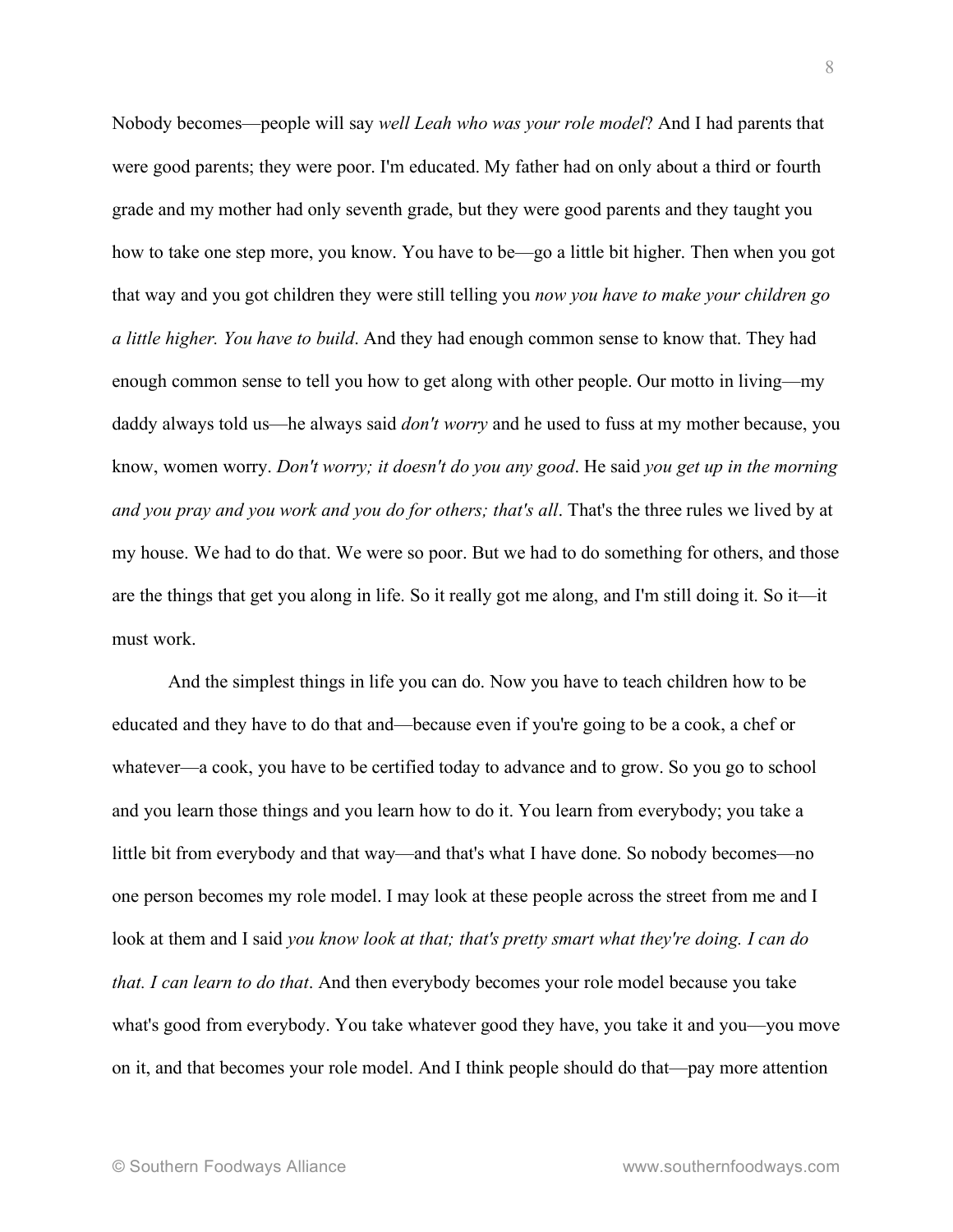to other people. You might think a person has nothing to offer, the way he looks. He might look—but if you talk to him long enough, you will find that he can offer you something.

I—we tore our house down—a tree out of the lot we have on Orleans Avenue; we had to take this pecan tree out. I was saddened by that because the neighbors used to come and pick up the pecans and sit under the tree and all of that kind of thing. But it was in the way, and I think it was becoming bad and it was leaning on another house, so we had to take it down. The kids in the neighborhood—these are little children, they say *Miss Dooky, well why you taking that tree down? Why you cutting that tree*? I said *well I have to cut the tree*. *Well don't you know birds live in that tree*? *Yes; I know birds—*. *But they're baby birds; what are they going to do*? I said *well you know their mother will find somewhere to put them. They will find somewhere to go but we have to do that because it's going to hurt this person, and it's going to fall on somebody and that will be bad*. *Oh, okay*.

Then they decide to tell you what you can do with the lot. Now these are little children in a very poor neighborhood who you think don't know anything. *Well you know what you could do with that lot? Maybe you could put some basketball goals there, and we could come and play*. I said *no; I can't do that because then I would take out—have to take out all kinds of insurance and right now*, I said *I don't have all that money because you know suppose you get hurt on the lot*? Okay; they understood that. Then they said *well you know what you really could do with this house—this lot? You could build a house on it. You stay on one side and you could rent the other side.* **[***Laughs***]** Now these are little children. *You could rent the other side Miss Dooky, and you could make money*. *Okay*, I said *I'll think about that. I'll think about that*. **[***Laughs***]** But to see the knowledge of the common sense these little people had who you're just passing on the street, thinking they know nothing, thinking they're not noticing anything, but they're noticing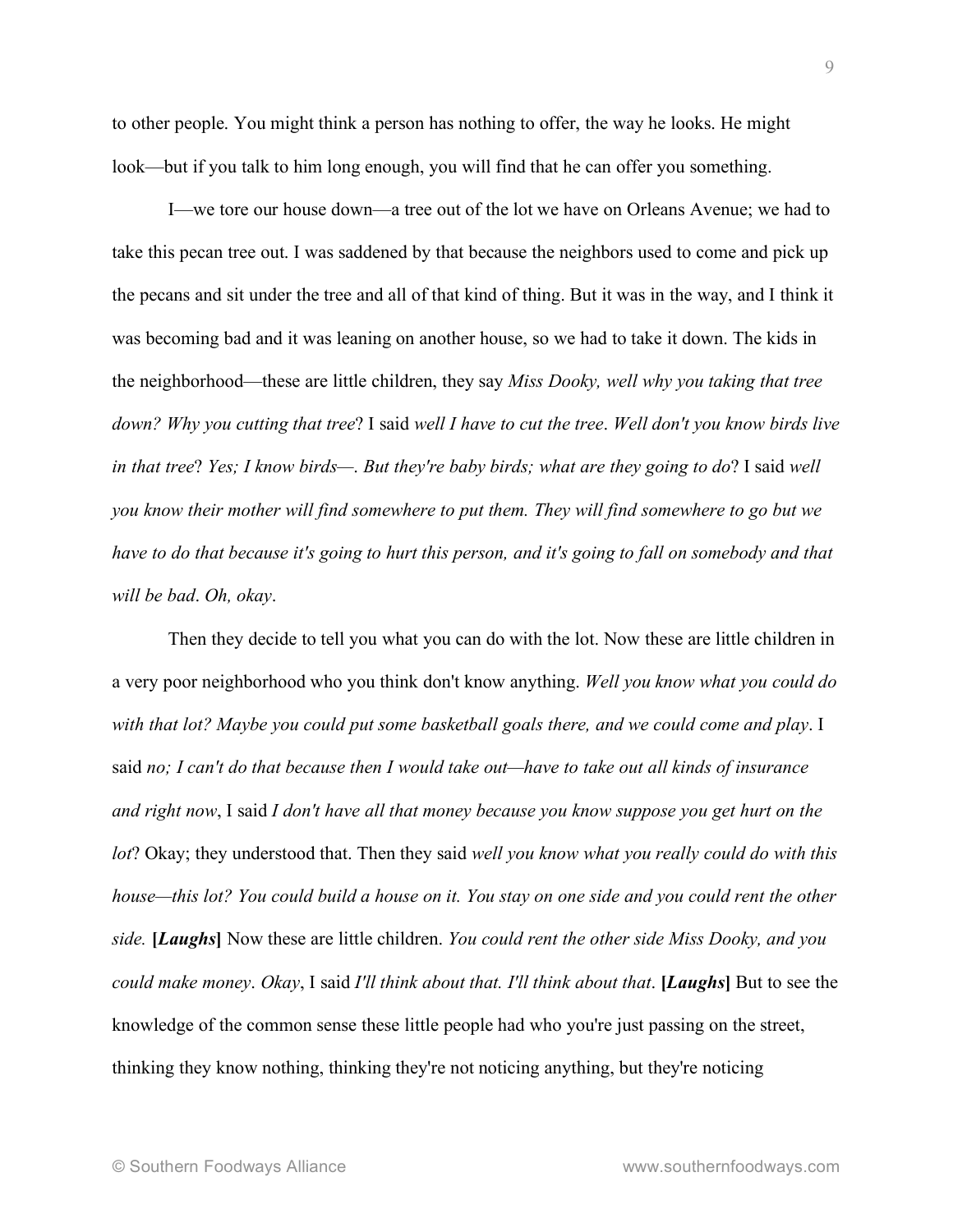everything. They're noticing every move you make. *Miss Dooky why you want to do this*? And you have to be able to tell them why you want to do that, you know. And—and those are the things we have to do—uplift people. I think that's our big problem today. Everybody is in a hurry; everybody is busy and you don't have time for people. That's important.

#### $0.13.34.9$

**AG:** Well so you have an influential restaurant in the area. Can you tell me the history—sort of the history of that restaurant and how you think you have made an impact on your community there?

#### $0.13.45.8$

**LC:** You know that restaurant started as a little shop across the street. My mother-in-law—my father-in-law was sick and he had ulcers for any number of years until he died really, and he could not really go out to work, so my mother-in-law stayed there and you see—they sold what you call lottery, but it's a different ballgame than what the lottery is today. So—and she was able to sit there and sell her lottery, and he could sit there and sell it. And then she would sell sandwiches, you know. And my mother-in-law was an interesting woman—stubborn as a bluenosed mule, but really a hard-working woman, and she was a good money manager. I wish I could be that way like she was. She was a good money manager, and she could really do things, you know. So she started that little sandwich shop; she was a good cook. She could cook and make sandwiches and it just grew. So when it grew she moved across the street. She lived—it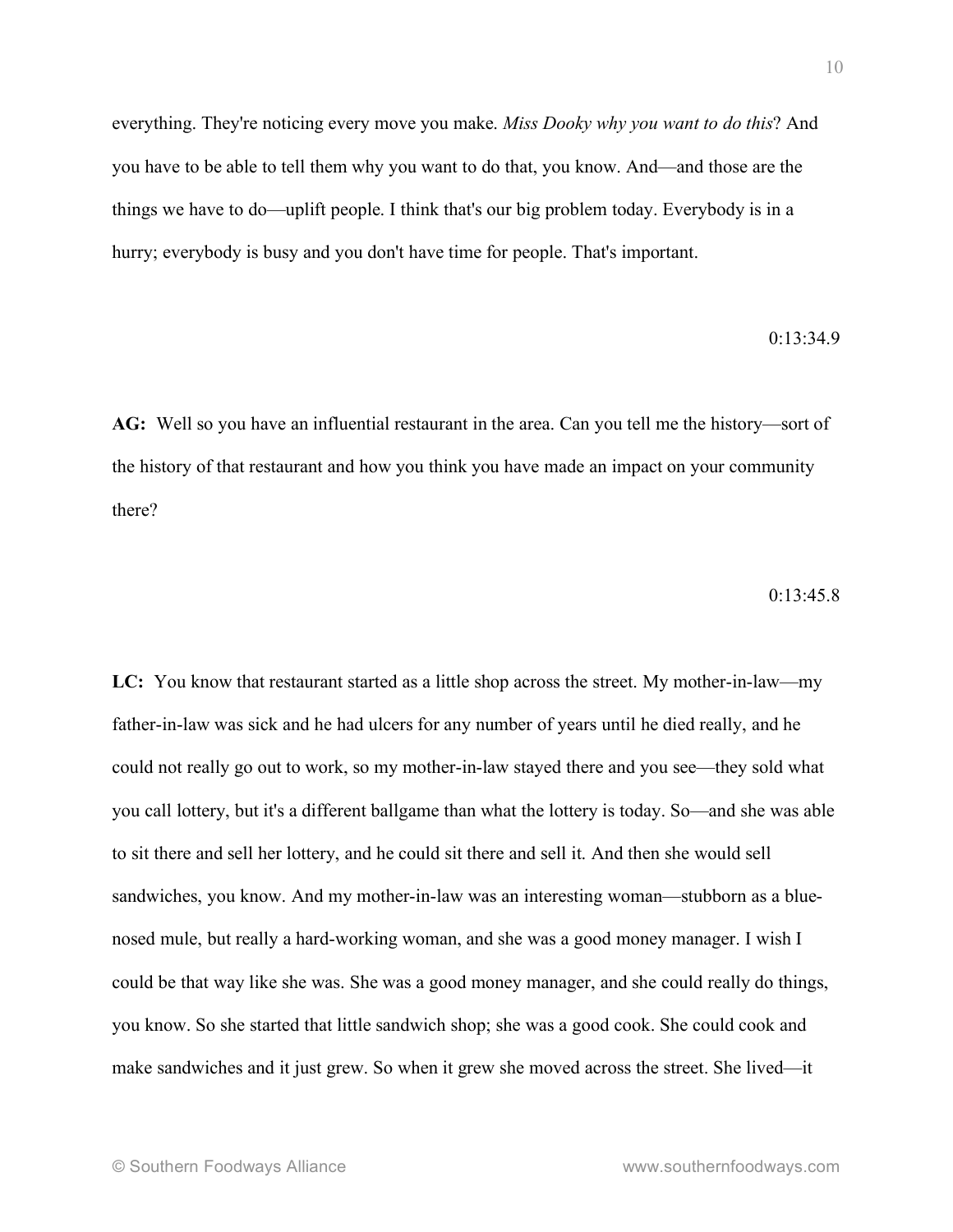was what we called a double house in New Orleans. You know, we had the double shotgun. She lived on one side, and then the little restaurant and bar was on this side. And they were—my father-in-law—very popular, you know. He was out a lot, and he was popular. Everybody loved him. Everybody loved my mother-in-law because she was a community person. I could see her now; Thanksgiving and Christmas, she would sit in what we'd call the Neutral Ground with her sacks of apples and she would get—the children would come. Well you can't do that today because traffic is so heavy, and you just can't do that. But I thought that was so nice; she did that every time. She would sit there and she would give out apples and oranges to the neighbors and she would do—befriend the neighbors wherever she could. So that's how that started.

So when I came in—in [nineteen]'46 I came from working in the French Quarter, so I knew what restaurants were all about. Where in the black community it was segregation, so they did not know in the black community really what real restaurants were about. They had never been in one; they couldn't go. It was only the people like me who worked in them who knew this is what you do; this is how you set this table, and this is how you do. And black people did not even want to eat in restaurants at first because they couldn't go into them. And it was too funny—how your parents shield you without telling you, you know, these—these people are white and they don't like you, or these people are white and they don't want you there. They never told you that; they didn't ever say that to you.

You would be passing and maybe they would say—you would say *oh, I'm thirsty or I want this*. Oh, they'd say *no, you—don't do that; wait until you get home because you see* everybody drinks out of that. You don't want to drink out of that. [Laughs] It's not clean. So you got that mentality—hey, everything in the restaurant is not clean; I don't want to go there. So that I had to work that out of the system too, you know, because *oh no, they're not going to do that*. If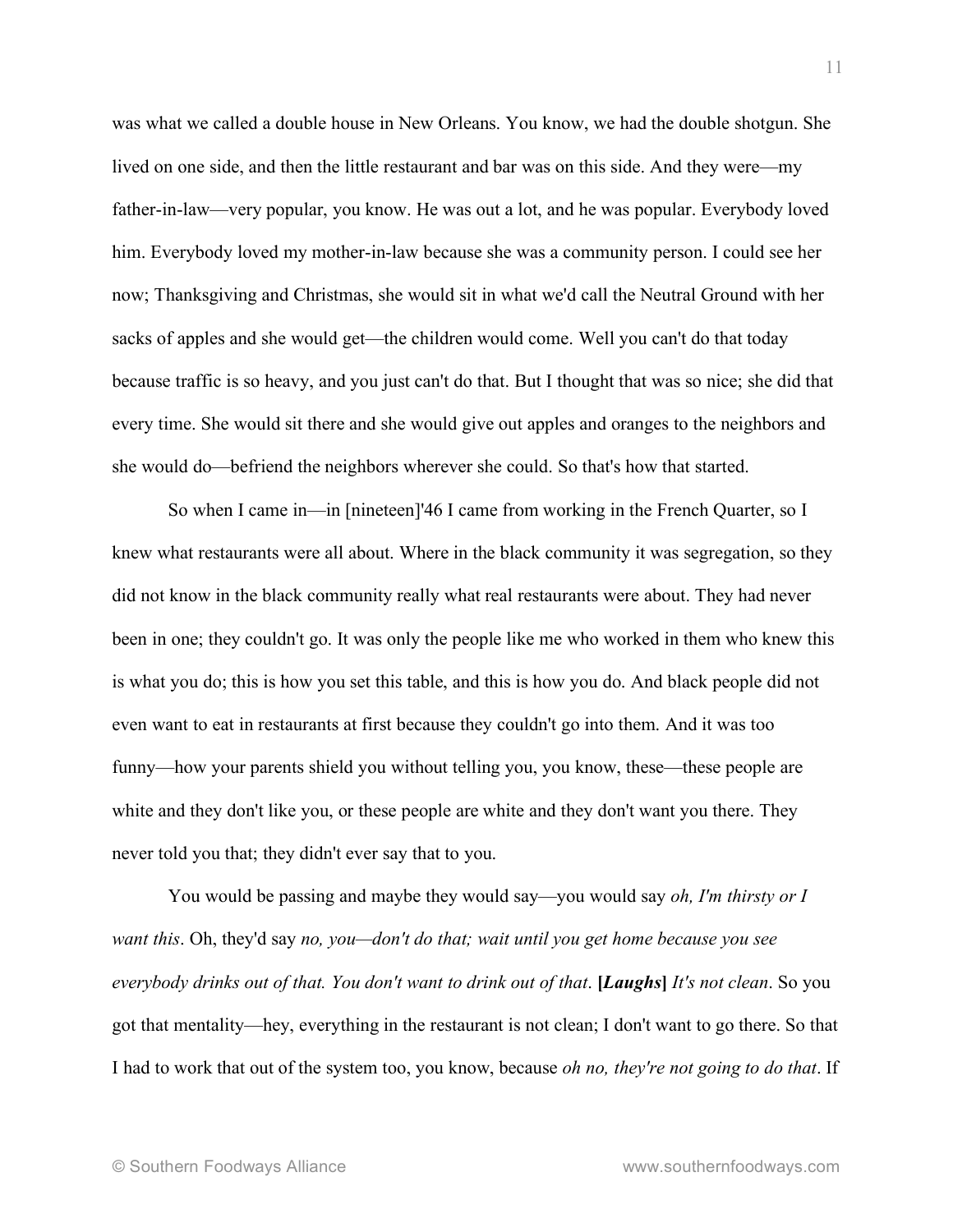you got to the movies and you saw the people downstairs, you know, and you couldn't go down there, you wanted to know why you couldn't go in that pretty seat. *Oh no, don't you see better up here is why—you can see better up here*. And we—you know in my day we just believed all that junk; we didn't even ask any questions. But you know—and my mother-in-law started there and that was some doings because she started doing just—because you see black people ate and cooked in their homes. As I said, you know they would never eat out; they cooked in their homes. So when they would come to her, it would be to get a—to get a sandwich and a beer or something. Mostly a beer, you know. They would come for a beer, so to accompany their beer, they would eat. So that's how it went you know; they would buy a sandwich, and then she'd start frying chicken and that kind of thing. So—and it grew. So when I came in there, I said *we have to change* because by that time the black people were becoming attorneys and things, and you had a few that would work and had lunchtime, so the first thing I did was put on a lunch, you know. And it was too funny because here I'm going to come in here to this building where my mother-in-law was making money—she was making money. In [nineteen]'45 everybody was making money, you know, so she could say *this little crazy girl coming in here and she's going to tell me what to do; I'm sitting here making money, you know*. **[***Laughs***]** But I knew I wanted to change; I thought in the black community we should have everything that the whites had and I saw—and I still see no reason why we can't have it. We just have to be working on it and just you know just work at that, just be yourself and work at that.

And in my case I think it's proven to be good. I—I hope so anyway. But that's how we started there and I started putting things on. It was too funny because—this is so stupid and how you can be so young and naïve—I came from the white restaurant I told you, and one thing they used to serve was Lobster Thermadore. So [I figured] that's what I'm going to change, too. I'm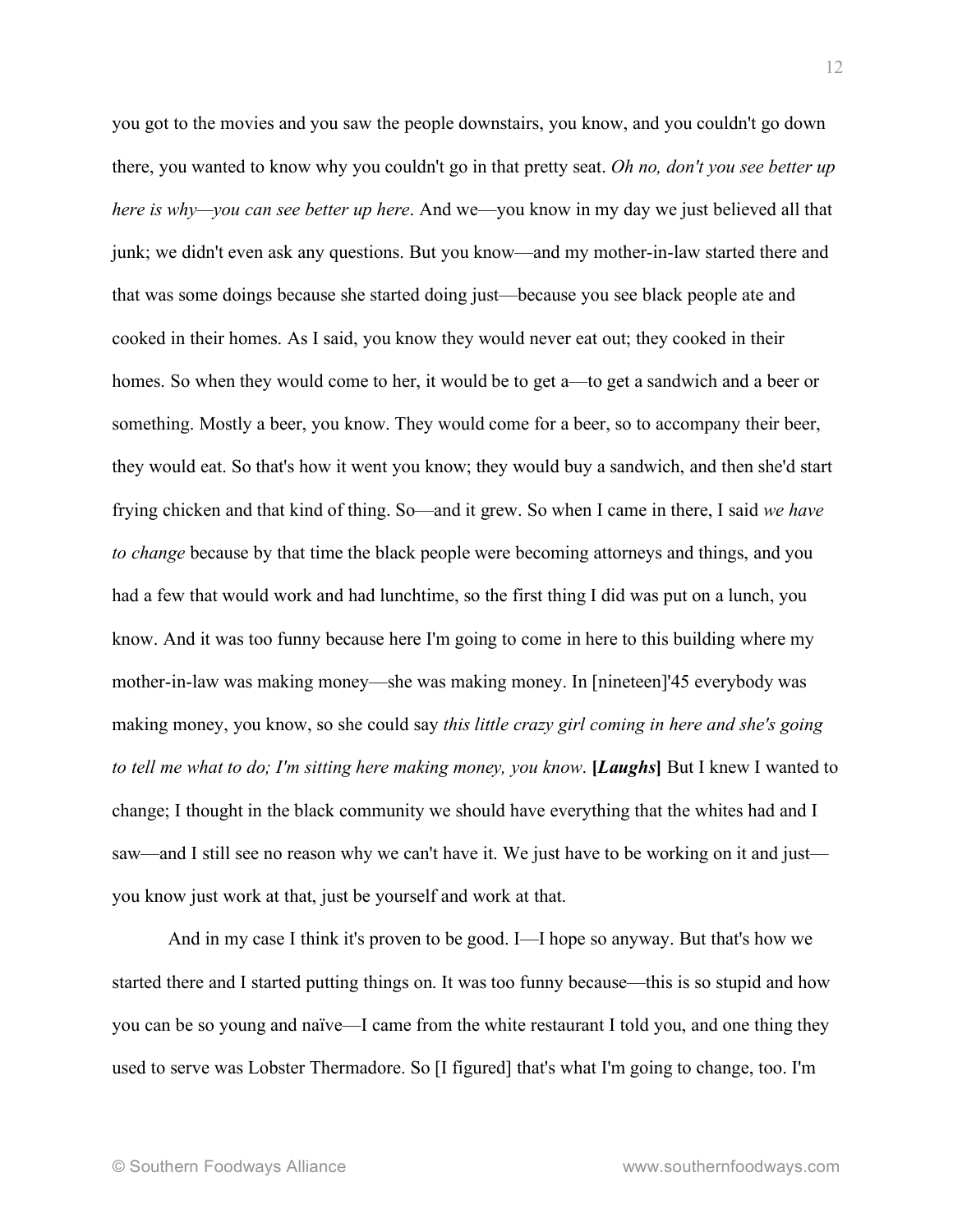going to put that out, and I'm going to serve Lobster Thermadore, and I did. I said *there's no difference in people besides—they're just different—their color of their skin; that's all. They eat the same; they—*. That was so stupid and naive. You have different tastes. You have different cultures. You have a different background. And what's wrong with that? Nothing. You know, you just do that. So that, too, taught me you are you; you are you, you know. It's just—we're just different in our cultures and our upbringing and that's—that's good, I think. **[***Laughs***]** So I learned that—well, the people say *what in the world is this? She's going to ruin everything Emily and Dooky built*. Yeah, that's what they said about me, you know. *She's coming in there and she's just going to ruin everything they've built. They have worked hard and they've built it and she's coming in to ruin it*. **[***Laughs***]** So I had to work.

 $0.20.33.1$ 

**AG:** Did the restaurant have the same name at that time? What was it called then?

0:20:36.4

**LC:** Uh-hmm, it's the same name: Dooky's.

0:20:37.9

**AG:** Okay.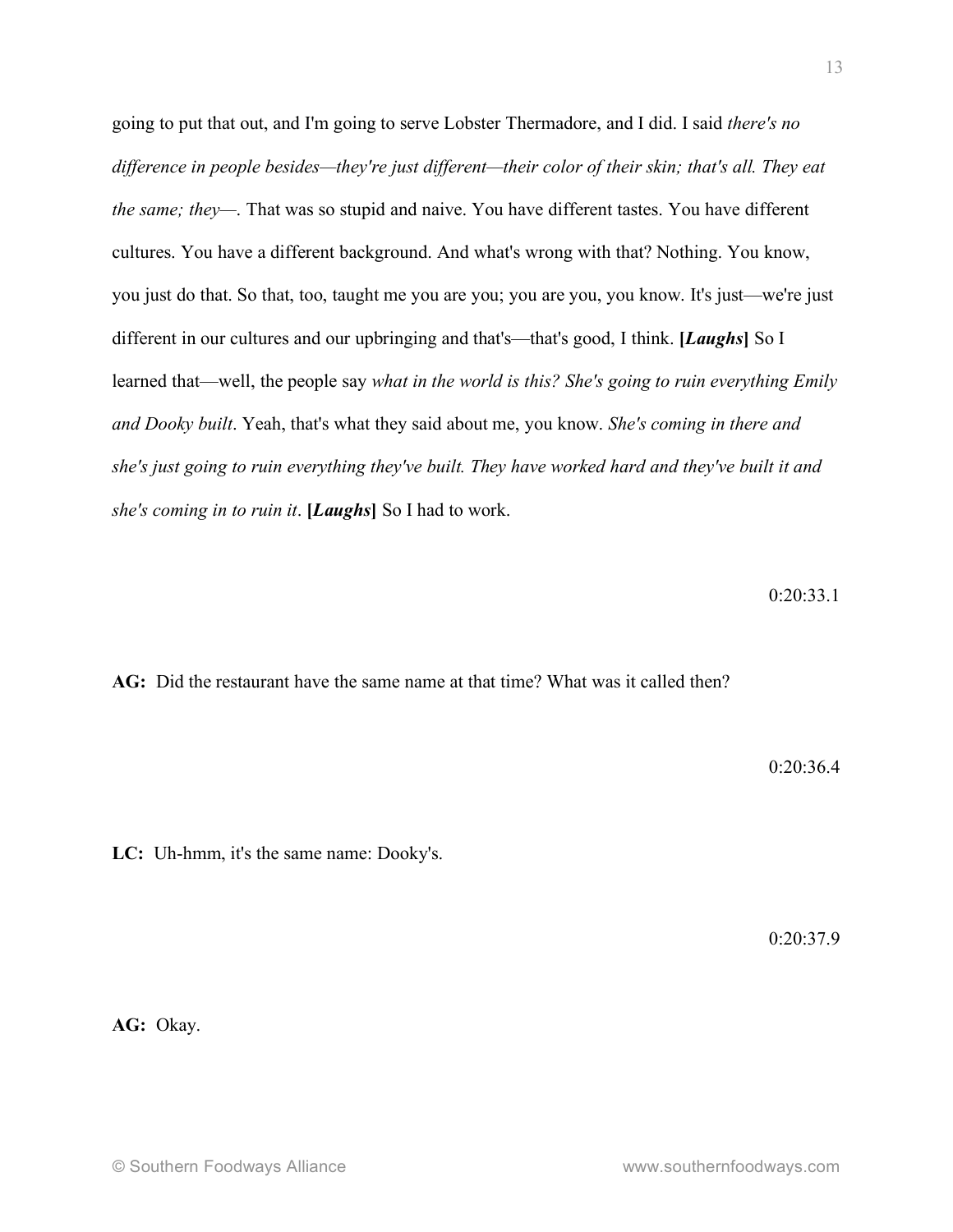**LC:** It's the same name. See, my father-in-law was such a public figure and—and he was popular so the name worked. And then when my husband came along he had a big band, so that worked. So that put the name further out, you see. He was on the road with a big band, with the Dooky Chase Band, so everything gelled together there. So you don't get rid of what works for you, even though my mother-in-law was the worker. And she was Emily **[***Laughs***]**. It should have been Emily, but Emily wasn't the name that they would remember. They would remember Dooky, who they saw. He loved to parade. It was strange with him. He was a kind of easy-going man, but he loved to parade. He loved to parade, and he belonged to an organization called the Square Deal. And they would put on these beautiful shirts; he would have them made and where this banner and this dove on their shoulder and carry their umbrella and parade. **[***Laughs***]** He loved that; so he was a pretty popular guy out there. And my mother-in-law just worked. She loved him to death and no matter what he did, poor thing—he liked to gamble and couldn't gamble, and she would acquire this money and the first thing you know, he would lose it. She wouldn't get—I was just amazed. She would never get angry at him for doing that. She would just start working again. **[***Laughs***]** But that's how they started there, and I knew we had to grew—we had to grow. And when we remodeled, she moved out of her side and—and we had that for a dining room. And that was much better than—then we had people coming and coming in until 1984, when we bought the whole block up and stretched out there. We were pretty tight in—in that little area and I couldn't—I hate people waiting in line for food. I hate it. I don't like it. I don't like people waiting in line for food. I like to seat them. So they would wait on the bar,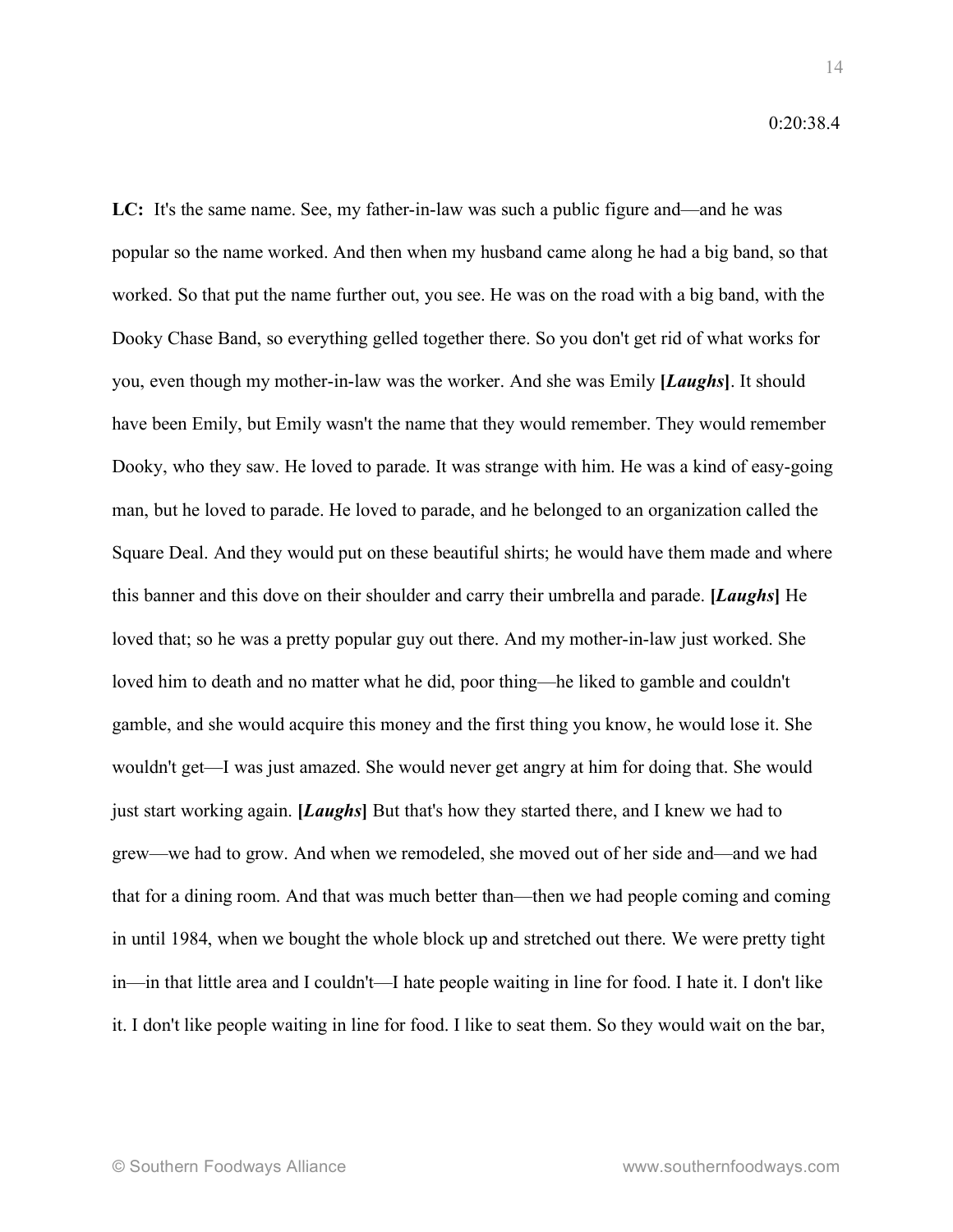and then I'd have to go in there with a bottle of wine and try to give everybody a glass of wine because you waited for this food, you know.

Well now we have come past that. We can seat  $90-94$  people in the main dining room— 50 in one end and about 30 in another one—but you always have problems. Now you have service problems. The help isn't there like it used to be, and nothing isn't there, so you just keep going. And there's things like this—like I belong to groups like this, like Southern Foodways [Alliance] and all of these things that make me grow. I learn when I come here; I learn from everybody. And unlike some of what these people are talking about—and this woman I'm with her, Carol Allen, she can attest to the things that I'm telling you.

When we stayed—after integration on this corner which is—had moved—one time the neighborhoods were mixed in New Orleans. All mixed, the Italians had a grocery on the corner, and they lived there and some whites lived down the street; it was pretty well mixed. Well I don't know if—if race had anything probably to move them out. I think economy, a better way, finding a better space—maybe the city was growing out and—and they were getting older and the children said *well I can't believe you're here alone, so we're going to take you with us*, and now the space opened. So the thing moves out, and you're all black again. But—and I still—they said *Leah you're going to have to move this restaurant, or you're not going to make work here. It's not going to work here*. Even my husband—*it's not going to work here. He—nobody will come. The whites certain won't come, nobody will come*. So I said *nope; I don't think so. We don't owe* anybody anything, and this is our building, and I am what I am. This is the people I know. I'm *black; my community is black. I can't be anybody else, so why should I move my space somewhere else*? My job there—if the community is going down, it's my job to pick it up. I have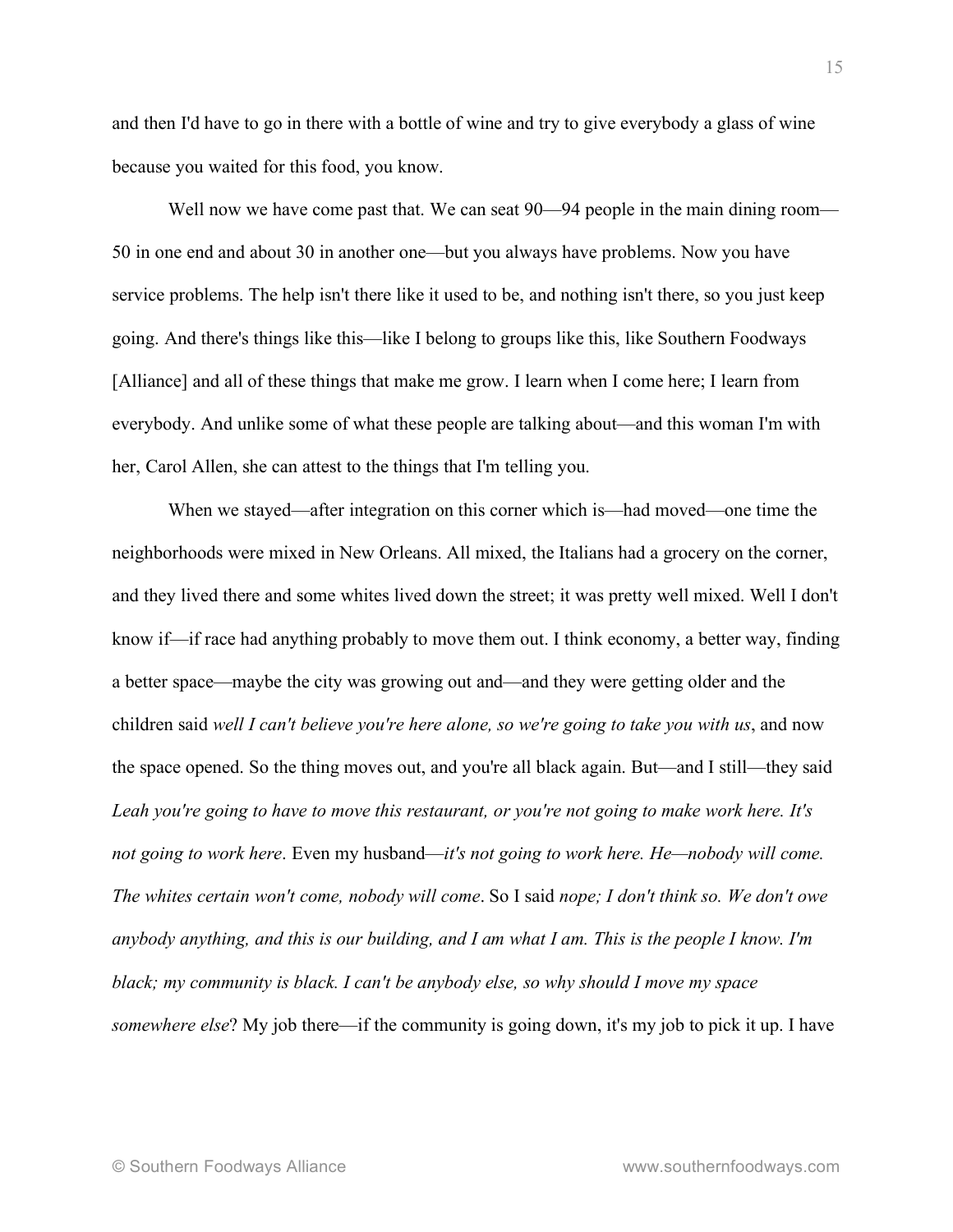the only thing here that's going to pick up this neighborhood. So I better fix up my place and do this. So that's what we did, and in 1984 we made it grow to what we did.

The thing about it, we—I—now I'm a stickler for tablecloths. I love tablecloths. Well at first that wasn't heard of in—in black restaurants. You just didn't hear of that in black restaurants. We lost an old man in the community, Ellis Marsalis, the Marsalis people—their father. I remember years ago he had a little motel, and the little restaurant in his motel in the early '40s and he had white tablecloths. I always told that old man *I copied off of you because I wanted to be like you. I wanted to have what you have*. Well, he was getting older and couldn't make it work, so you know—and his children didn't—were not interested. They—Ellis was into music. His daughter was into teaching or whatever, so it didn't work there for him, but he really gave me an inspiration to—to make mine work and to do what I have to do. So we go with the tablecloths and that's another thing.

Look, when I first started setting up the tables you know they said *nobody—nobody is going to eat this with this fork that's sitting here, and nobody is going to eat that and the—*, you know they used to put the ketchup and the hot stuff out. *No, I don't want any ketchup and hot stuff on this table. Get it off; no*. And then we're going to do what we have to do; so I had to struggle to get it going. So, you know, you get the ups and downs and you keep—you get a new breed now coming in [and they] don't know where you're coming from, don't understand about service. Don't understand a bit about service. And today I could serve people all day and all night and be happy as a lark. To me, you meet people; you get to know them; you get to know what they like; you—you get to serve them and you can see happy faces if you make somebody happy or when you serve them nice and that's—that's all I know about. So service for me will be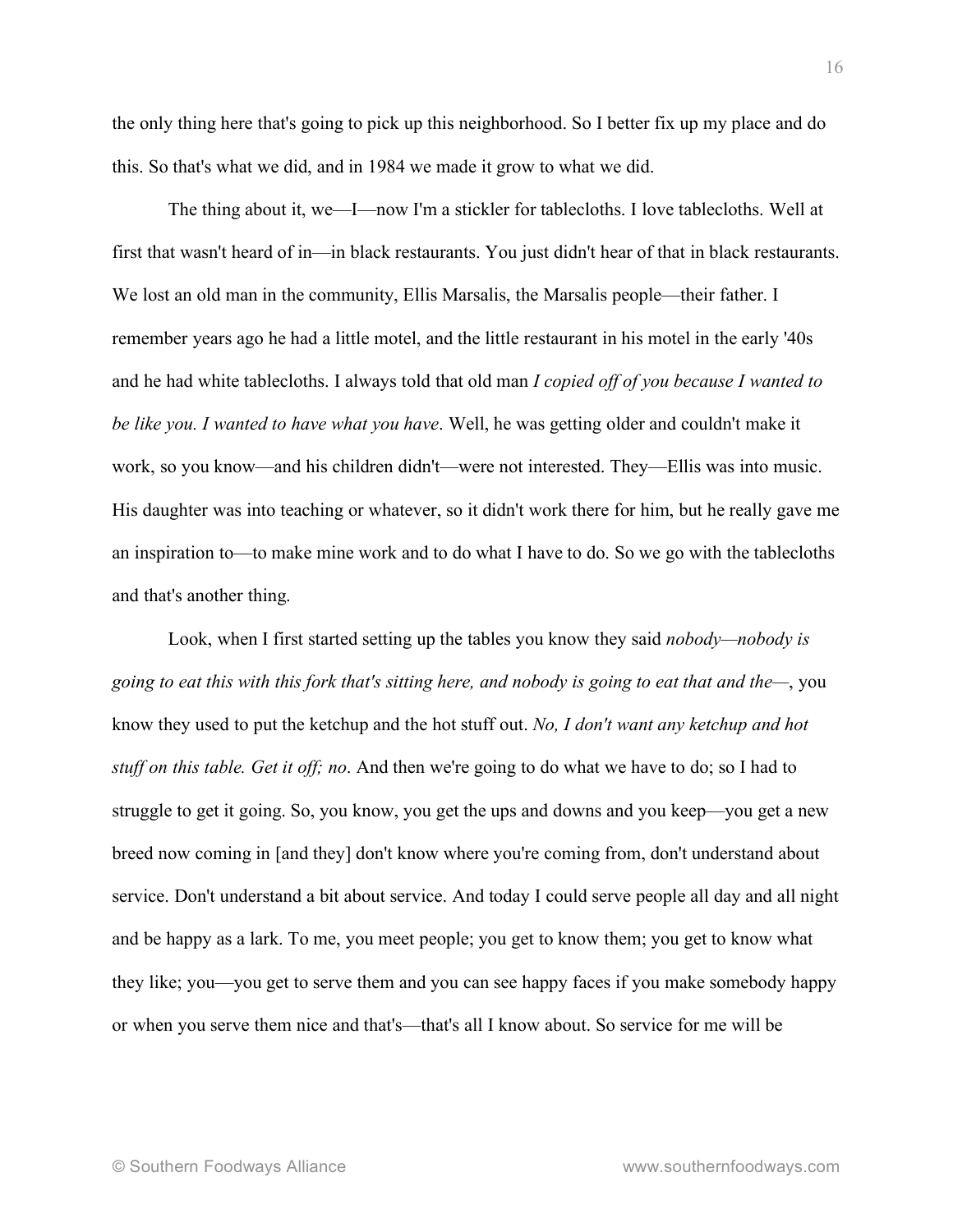important until the day I die. I'm sorry if it looks like a maid or if it looks like this. I am sorry; that's my life.

Now then, Jessica Harris and Carol [Allen] can tell you that people come from all around; they come from all over the country. I've done Japanese television. I've done German television. I've done everything that—and people will come in that community. They will come because I am me and they—they're going to come to see what I have to offer and I'm going to try to just do it the best I can. And people will come if you just invite them, and when they get there you just make them feel good. They will come and they come in that totally black community. Sometimes people say *don't go there because the project is over there, and that's not a good neighborhood*. So people who know say *that's the best neighborhood you can go into*, because you know why—I don't have one security guard, and I don't have one bar or iron rails—nowhere. I don't believe in bars because I don't like putting myself in jail. But my protection is my neighbors. Now they would not let anybody do anything there at all. Not at all. They would say *Miss Dooky you know what I saw? I saw somebody crossing your line. I saw somebody doing this*. No; so that's my security—my neighbors.

0:29:01.4

**AG:** That's great.

 $0.29 \cdot 02.2$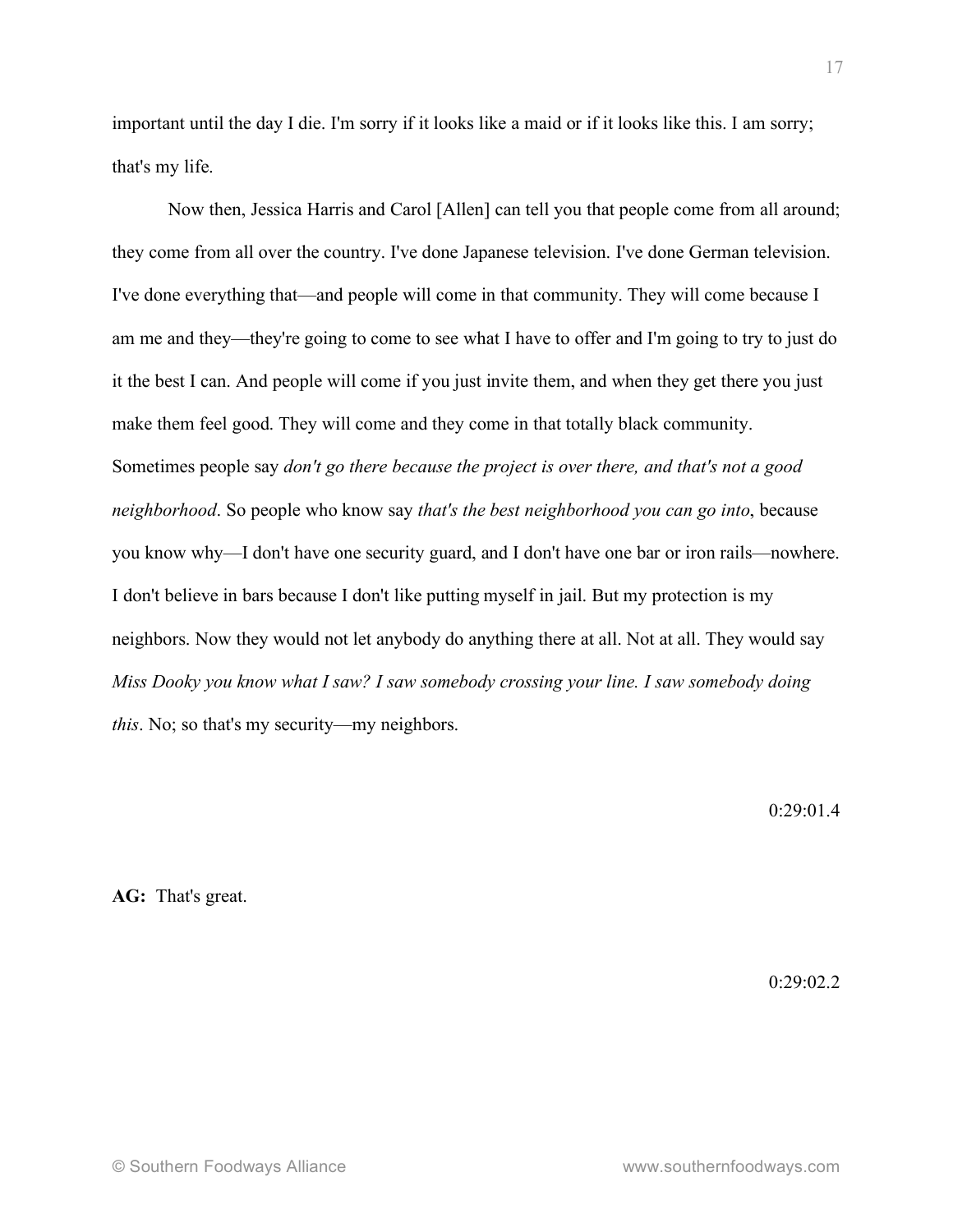**LC:** Uh-hmm, I think it's wonderful. I think they're wonderful. They have all kind of problems, and they need all kinds of help; so you help where you can, and they will, in turn, help you. They will help you. They will not mark all over the buildings because they said *No, we can't do that here because people come from all over to Dooky's, and they'll see all this writing on the wall. We don't want that*. So you see, that's good qualities. I don't care how bad you are, you know you have good—good people that you can talk to, and all you have to do is talk to them and make them feel good and that's it.

 $0.29.42.0$ 

**AG:** So—so tell me about the food.

0:29:44.1

**LC:** Now the food as I said when I started with this—now I can go back to my Lobster Thermadore, you see, because it's integrated, and they have had an opportunity to go in other restaurants. That's why those things are good for learning. So you learn what they eat and you try that and you come back, and now you know how to eat a medium-rare steak. Before you could say *Oh my God, we can't eat this meat*. They would go, you know, and they would come back. And they would go to banquets at the hotel, and they would come back. And I said *Well you just ate*. *Oh no, we couldn't eat that rare meat they served us over there*. I said *Why didn't you tell them you don't like it rare, you know? Just tell them what you don't like*. **[***Laughs***]** *No*. So now we have learned, and that is the good thing about integration—most important thing is not that I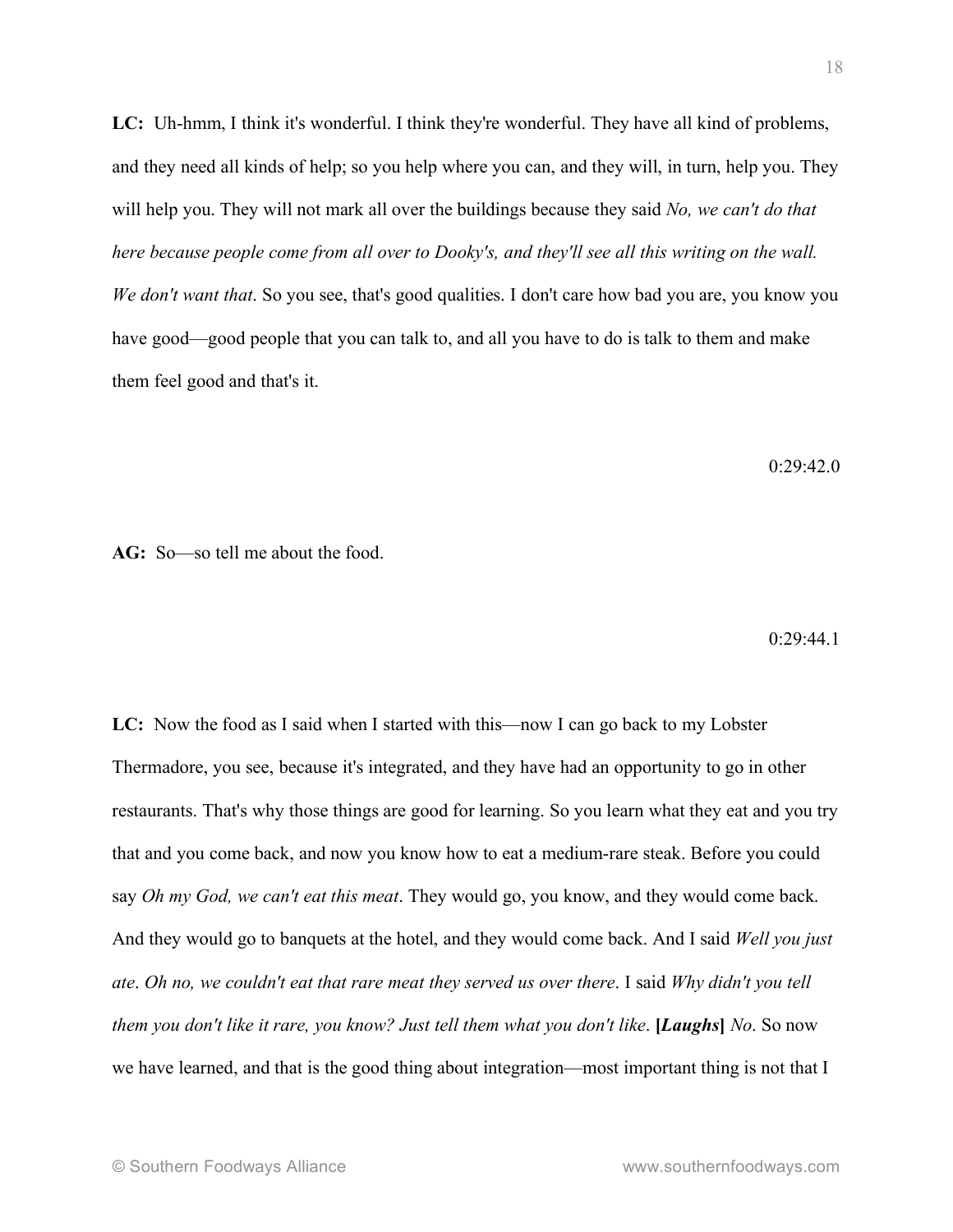can sit next to you at a movie, but I have learned. I have learned some of your culture. I've learned to appreciate that. And then you learn mine, and that's what the world is all about learning one another and learning to live with one another. We're going to have to do that not only in our own country; we're going to have to cross those waters and that's how we're going to learn with other people—learn about their cultures, learn that we can't make them be everything we are. We have to learn to let them live the way they can live and help them to live the way they can live. And it sounds easy, but I guess it's pretty hard to do. I know we can't fight wars anymore. I know that—that is not the way to go.

I—I have a picture of a man that I truly loved from day one. [I] never got to meet him in my life. He was General Patton—I loved General Patton. I've got every book on Patton there is. I—he was a go-getter and he would set a goal, and he would beat the world down to reach that goal. Well you can't do that today; you've got to go about it different than that today. You can't go about beating the world down to get what you need or to get what you think ought to be done. You have to talk a little bit, and you have to work it and try to understand people. Maybe you'll never understand them, but at least try to live with them. And those are things that—food is the most important thing. You know, I went to sign books in Paris last year, and my daughter said *Listen; don't say anything political. You're not to speak about politics at all* because then it was thing going on with Saddam and blah-blah-blah. *Don't say anything political, okay*.

The first question out of the crowed, which Carol had a good crowd of people there; it was a nice crowd at that book-signing. The man asked me *If you had to talk to Bush and Chirac,* who is the President over—over there in Paris*, what—what would you tell them*? **[***Laughs***]** I said They just told me don't say anything political, but I will try. I would to say to them, you know, I *feel like in my restaurant we really changed the course of America because I've fed civil rights*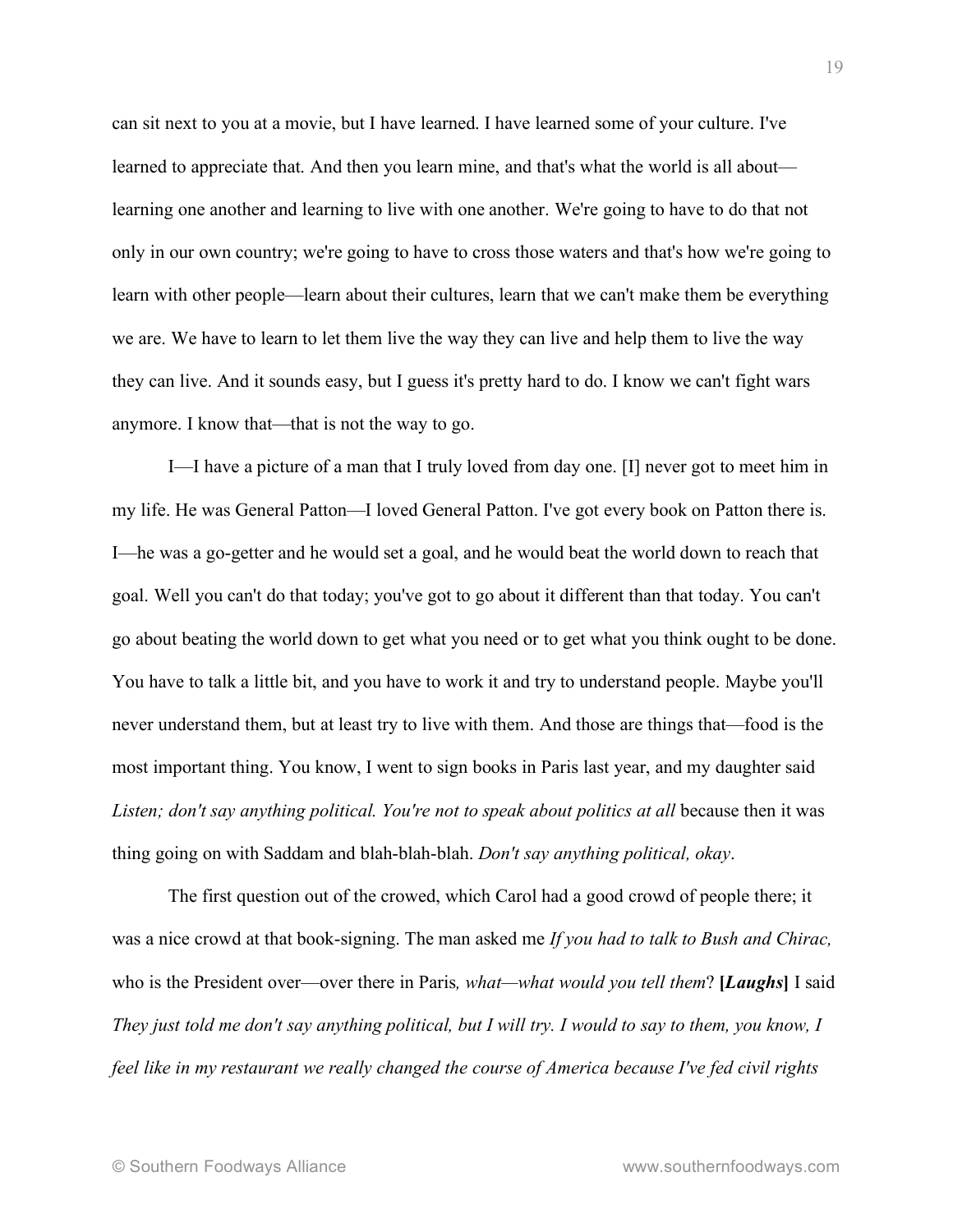*workers when they would come in and they would have to plan what the next step they were going to move. They came to the restaurant, and we made this big pot of gumbo. We cooked; they ate; they planned, then they went on*. I said *I would tell Mr. Bush and Mr. Chirac, Mr. Saddam—come and have a bowl of gumbo. Talk it over a bowl of gumbo. Let's talk*. **[***Laughs***]** So a lot of things can be done over food. You learn about people with food; it's a pleasing thing. So you're going to have to do that simple thing, you know—learn about their food. You can do it. I can take anybody's food and Creole-ize it and make it mine, you know. And you make people's food yours whether it's Southern food, Creole food, whatever. You can take it, and you can do what you want with it. But most of all you can make people happy with it. That to me is most thing—just make them happy with it.

#### $0.34.20.0$

**AG:** Speaking of food and getting back to SFA a little bit, when you first became involved with the organization did you have a vision of what you would like for it and—and if so how has that vision changed?

0:34:31.6

**LC:** Yeah, I—I thought it would really—really like advertise the people—the people in the South, you know, because people in the—people from far away—you would think that would be past by now, that people who lived in New York, people who lived in the North, people who lived in the Northeast, they think Southerners are just—just dummies like, you know. Now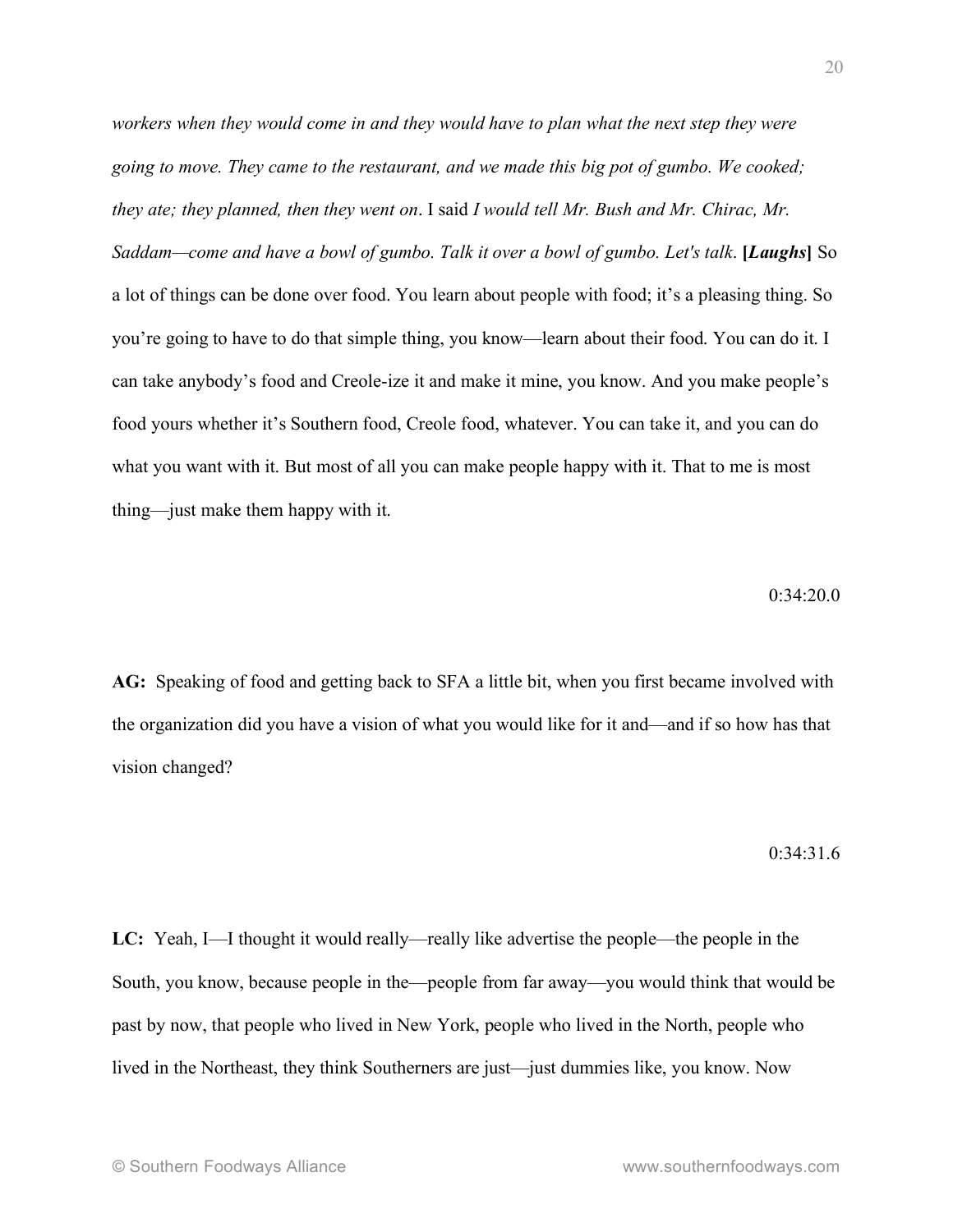they're learning we're not so dumb. We know how to dress. We know how to do things. We have something to offer here in the South and—and that's what this organization has done, really. And more so now, I see people coming from Massachusetts, people coming from all over, and that is good because then—you see, we have a lot to offer in the South. A lot. A lot those people can take with them back home. And I think sometimes they are doing that. Take out something back home with you and apply that to your neighborhood or apply that there, and I think this organization is doing wonderful with that. This year is marvelous. I see older people. One old lady who is here, who we go so far back, she and I were friendly and you might have seen her. I forget her name. She has snow-white hair, and she spoke just a little—asked a question just a little while ago. She was defending her people in saying that which was good. But she—I go way back with her with a man named Jim Dombroski, who did a lot of work at the Highlander School. Do you know the Highlander School? It's not there any more anyway. But I worked with all those people and she was there, too with Virginia Durr and all those people at the Highlander School. So you see, you have people who have done things and who have moved things, and I'm glad to see they're around. I learn from those people. I learned a lot from Jim Dombroski, a lot from those people. And now they've moved on in—how they've studied how to move people. And that's the most important thing is moving people, uplifting people, and that's what they were all about.

I—the more I look at them—at her and at Jim Dombroski. He's not here anymore—but then I realize his work was about uplifting people. It was about moving people up and I—and I loved that and—and I liked this year—this organization. I have seen people from all over here, and that is wonderful. That is truly wonderful. I like that; I think SFA has done really a good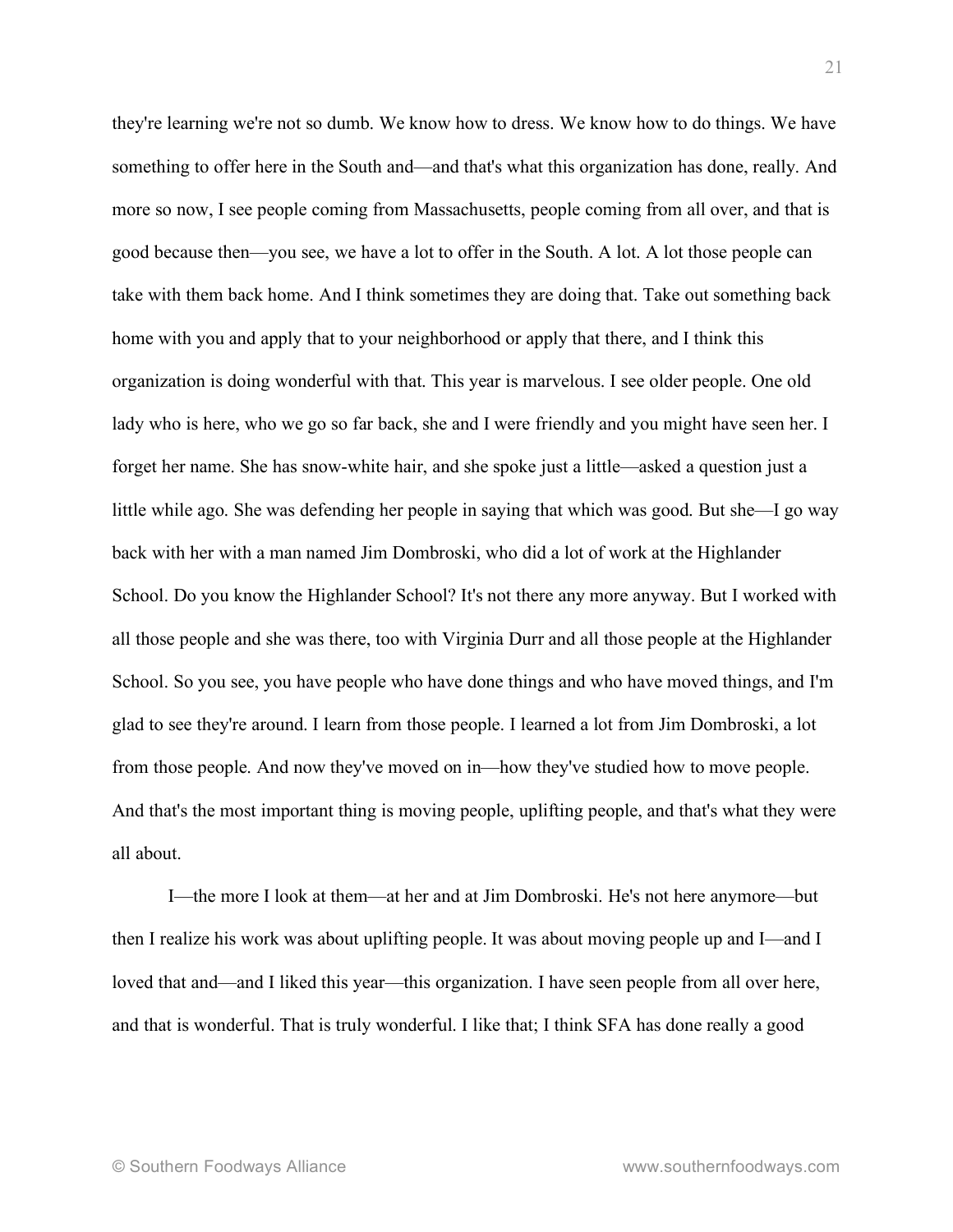thing about that. I—I—you know what makes me feel good? It's on this campus. It's being on the Ole Miss, if you will, campus. I like that.

Years ago, I fed James Meredith and Constance Baker, his attorney when James was trying to get in Ole Miss. Every day I fed them—every day because they—the court was in New Orleans that they had to go before. The judge in New Orleans. Every day I fed James Meredith and Constance Baker. Every single day. So when I sit here at Ole Miss, I see growth. Now I'm hearing they're going to put a monument [the James Meredith and the integration of Ole Miss] out there. Isn't that wonderful? You see growth. And that is the most important thing; you see people learn about one another and it would not have been had—not the people, but organizations such as Southern Food[ways] Alliance. Through food, you can learn about everybody. You could take this to Mister Bush and sit that there and tell him what he should do or what anybody—Mister Kerry—anybody who is going to run this country. You start where you think—of course you have to know how to do these things; you have to know how to run a country, I know, but you can start with the simplest things by getting the people together, and we have to get our people together in this country. And I think we can start just like this organization. Who would think I would ever come to Ole Miss and see a black girl on the cover of the magazine? I saw that a couple years ago here. You wouldn't have thought that. Now you see that. You see growth here. You see people remembering and moving on.

Now this monument they're going to put up there, they're going to put the two sides up the man who was against it, the man who was for it [integration]—-it took all of that to make it work. Now we sort of hate the man who was against it; we're going to understand where he was—this is the way he was brought up. We've got to build on that; we've got to work on that and to me that's easy to do. Just get you a plate of food and talk about it. **[***Laughs***]** And get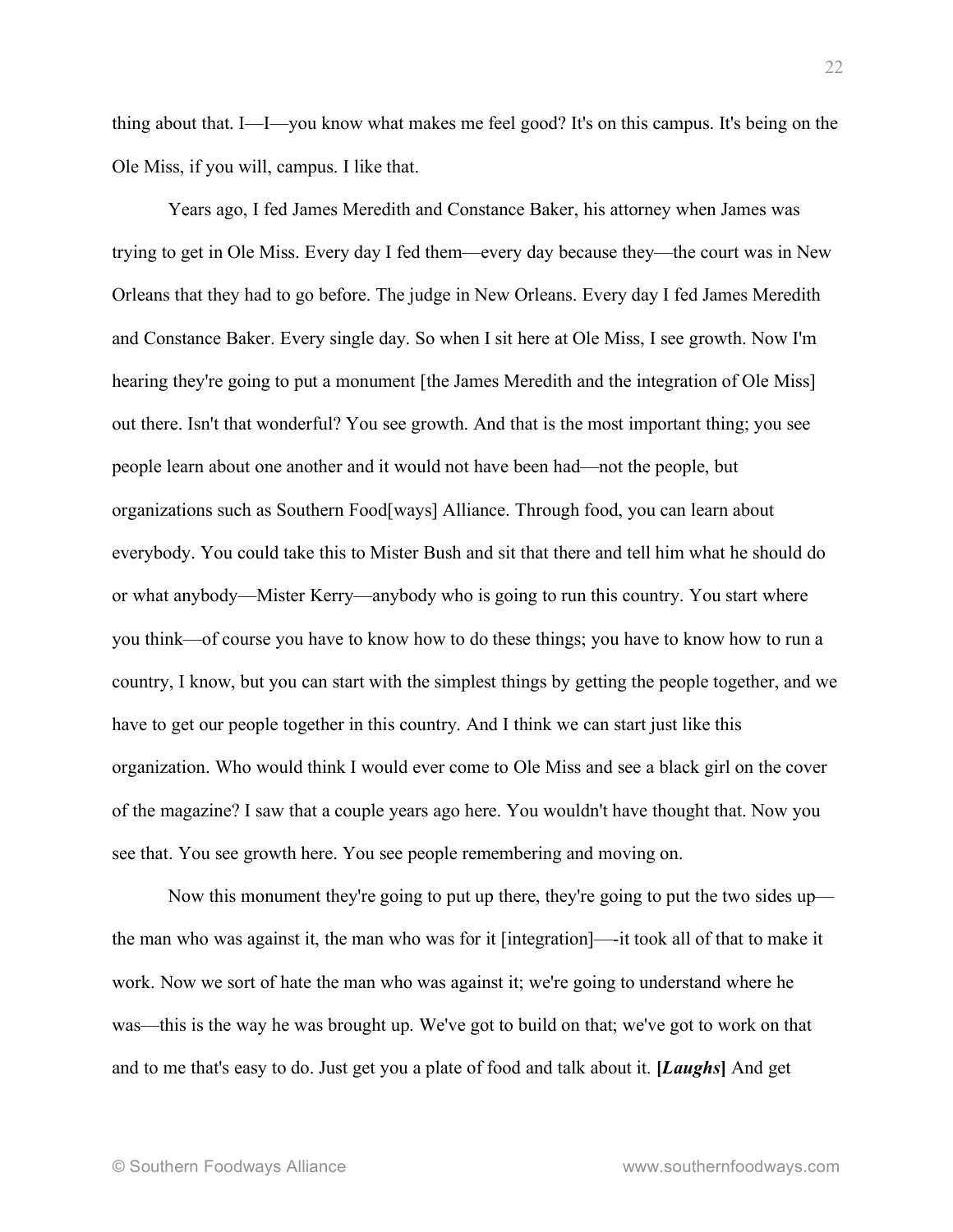everybody's—I wished they do that here next year and let everybody bring a dish. We'll have a big party. You bring a dish. You come from this white home, you bring a dish. You come, you bring a dish, and we will see—we will learn to eat everybody's food.

0:39:49.1

**AG:** That's a great idea.

0:39:50.7

**LC:** I think it's great; I think this is wonderful.

0:39:51.8

**AG:** Well, if you were—if you don't mind, I'd like for you to tell us a little bit more about the food in the restaurant. And I'm assuming that if someone came and said *Serve me what you think is the quintessential Creole meal or Southern meal, what—what would it be*?

0:40:08.4

**LC:** Well, you wouldn't get—I wouldn't serve you a Southern meal because that's not what I'm all about.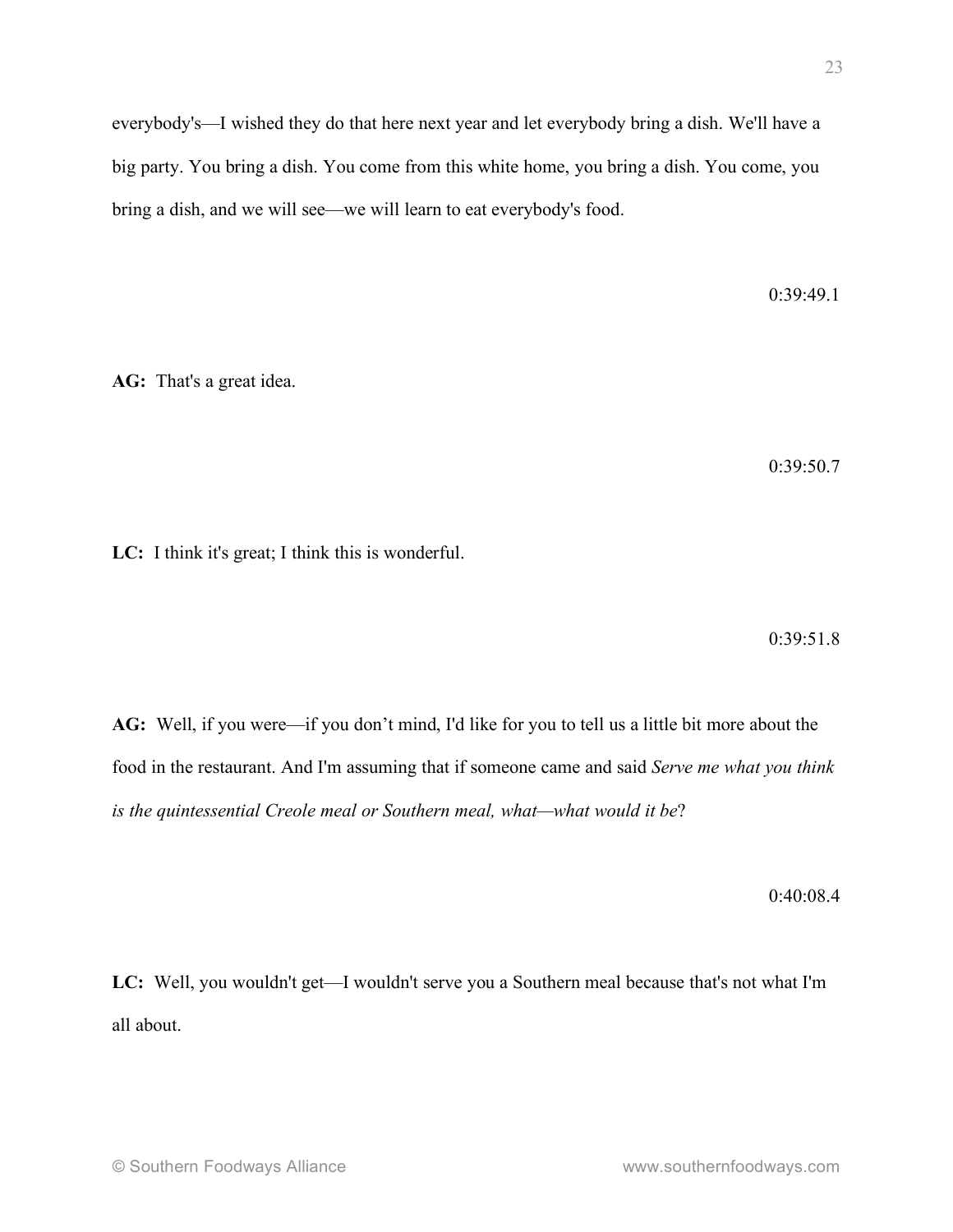### $0.40.12.8$

## **AG:** Right.

 $0.40.14.2$ 

**LC:** I could I guess. I tell them all the time, you know, they come [and say] *Well, do you have soul food*? Well, tell me where your soul is. If your soul is in China, I can't help you a bit; if your soul is in Mississippi I can help you. I can put you on a pot of greens and make you some smothered pork chops and cook you some this, that, and the other. But that's not really what I do. We do Creole food. We do Jambalayas and Shrimp Creole and Chicken Creole and all of that—a lot of baked macaroni. That's Southern too, like me. So we kind of blend it in a little bit but we'll—we do those things. We know how to have good breakfasts but we have grits and grillades and maybe a braised quail and some fried catfish. We kind of mix it up and do those kinds of things. So you know—and that's what people maybe sometimes don't understand about New Orleans. They—but they are learning now that this is what we do. We do a lot of stuffings. We stuff eggplants, we—well I think in the South, in Southern cooking, they stuff a lot of things, too, you know. We stuff chicken breast; we stuff everything, including people. **[***Laughs***]** We do a lot like that. But the food—that's a combination of food. You can do that.

Now I have one day that I—we do a buffet for lunch. I hate buffets. I hate them. Because I like to serve people. But we do that because people can come for lunch and then go off to work without waiting for all the service. So on one day we do what we call Wok-n-Soul. Wok, right w-o-k, the pot? Okay. I will do peppered steak, shrimp-fried rice and that kind of thing. And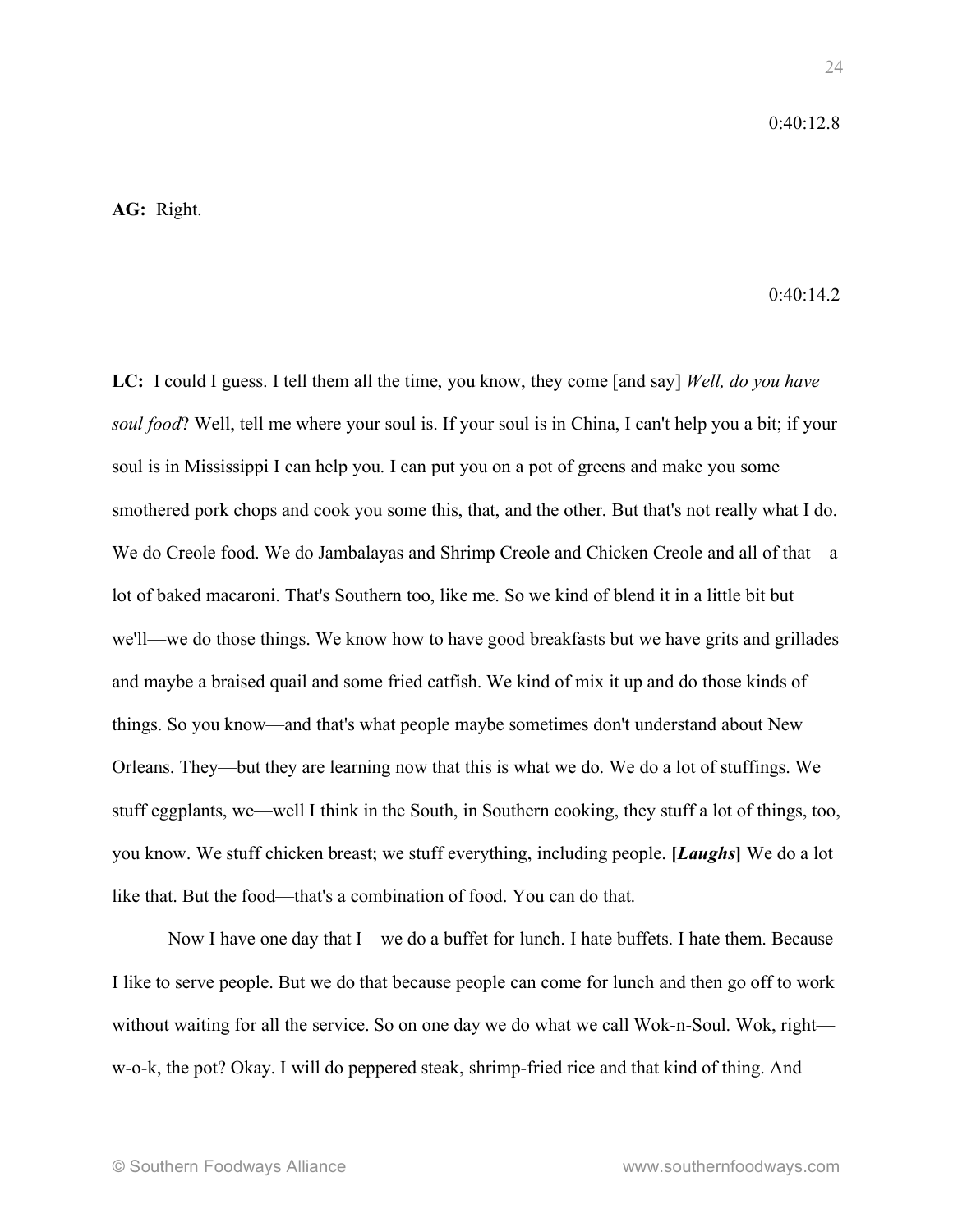maybe sweet and sour chicken. And then I will serve greens and maybe stewed chicken, you know. So we have what they call the soul and the Chinese there together, too. So that makes it kind of fun, and it's fun to do other things. I've introduced people to other people's food, or you try to prepare other people's food. But we have a big Jewish community, and I have plenty of customers. I have a customer that comes in my restaurant—I haven't seen him in a little while he comes in, it's Hanukkah, and I have to prepare his thing in foil, so I prepare his fish in the foil, his vegetables in the foil, serve it to him in the foil. And then in a restaurant you always have new things—forks in the plastic. I give him that thing—and so I can feed you too. You're Jewish; I can feed you too. And if you want me too, I can Creole-ize your Jewish food too. So all of that you learn about people and their food. You learn what makes them happy and you try to prepare that.

I can't say *Well you can't come to my restaurant because I can't fix you that, because you can't eat that*. No, you come there. I'm going to try to fix something you can eat. I'm going to fix you food. You tell me what you don't like, and tell me what you like, and I can do that for you and it's fun to do that; then I learn from that. I learn how to do other things. So that's really fun.

 $0.43.304$ 

**AG:** One last thing. I think it's time for you to go, but [the SFA is] putting together a radio show, and they wanted to have someone say something like *I'm April Grayson. I love sweet potato casserole, and you're listening to Cornbread Nation.*

0:43:50.4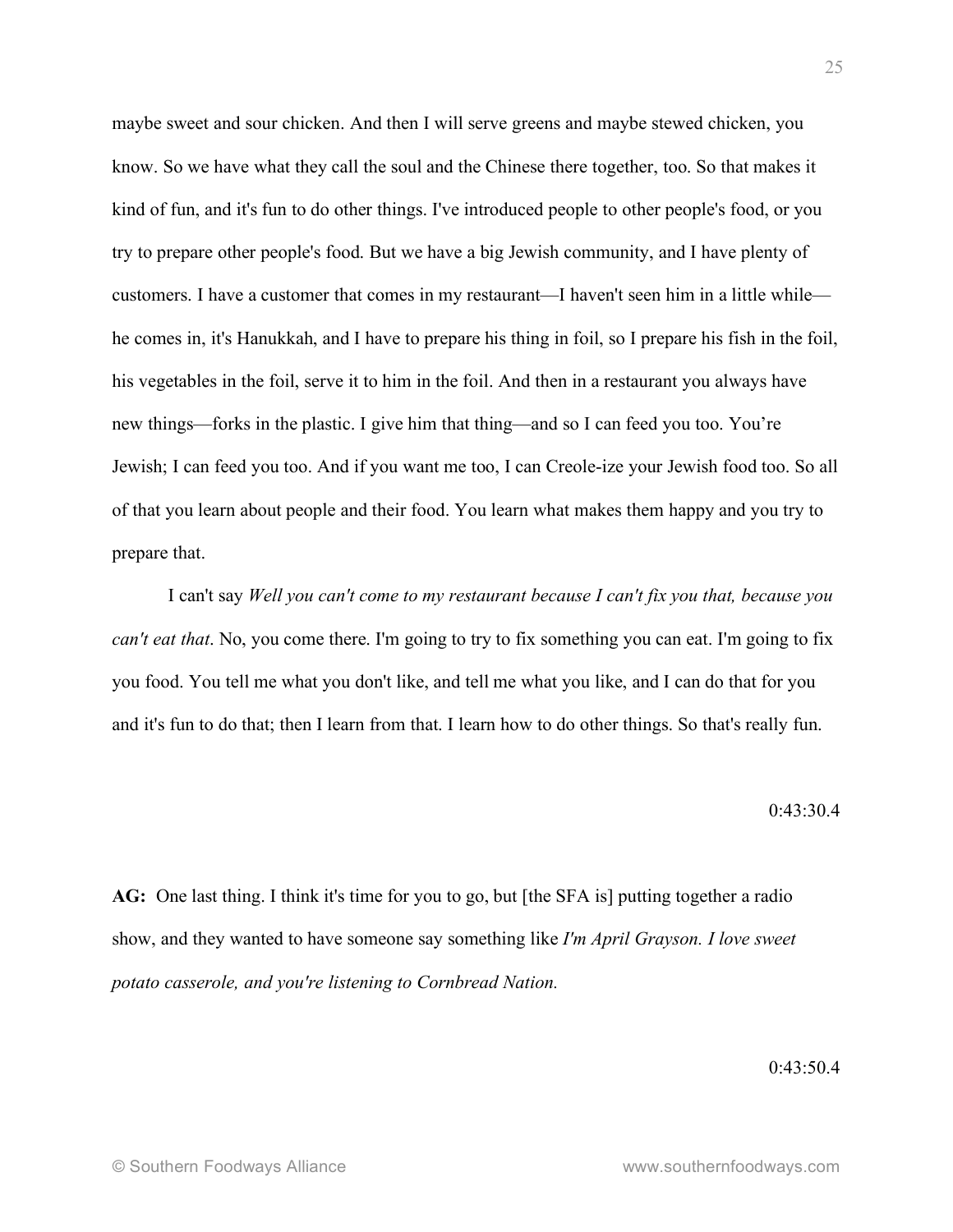0:43:50.9

**AG:** I was wondering if you could—. **[***Interruption***]**

0:44:00.1

**LC:** Okay; we just have—come on; we just have one thing. Come on.

0:44:01.9

**AG:** So if you could do something like that—that would be great.

0:44:04.8

**LC:** Now wait, but I'm not going to make sweet potato casserole.

0:44:07.2

**AG:** No, you say whatever you want to say. So you say *I'm Leah Chase. I love gumbo* or whatever it is—whatever your favorite thing is and *You're listening to Cornbread Nation*.